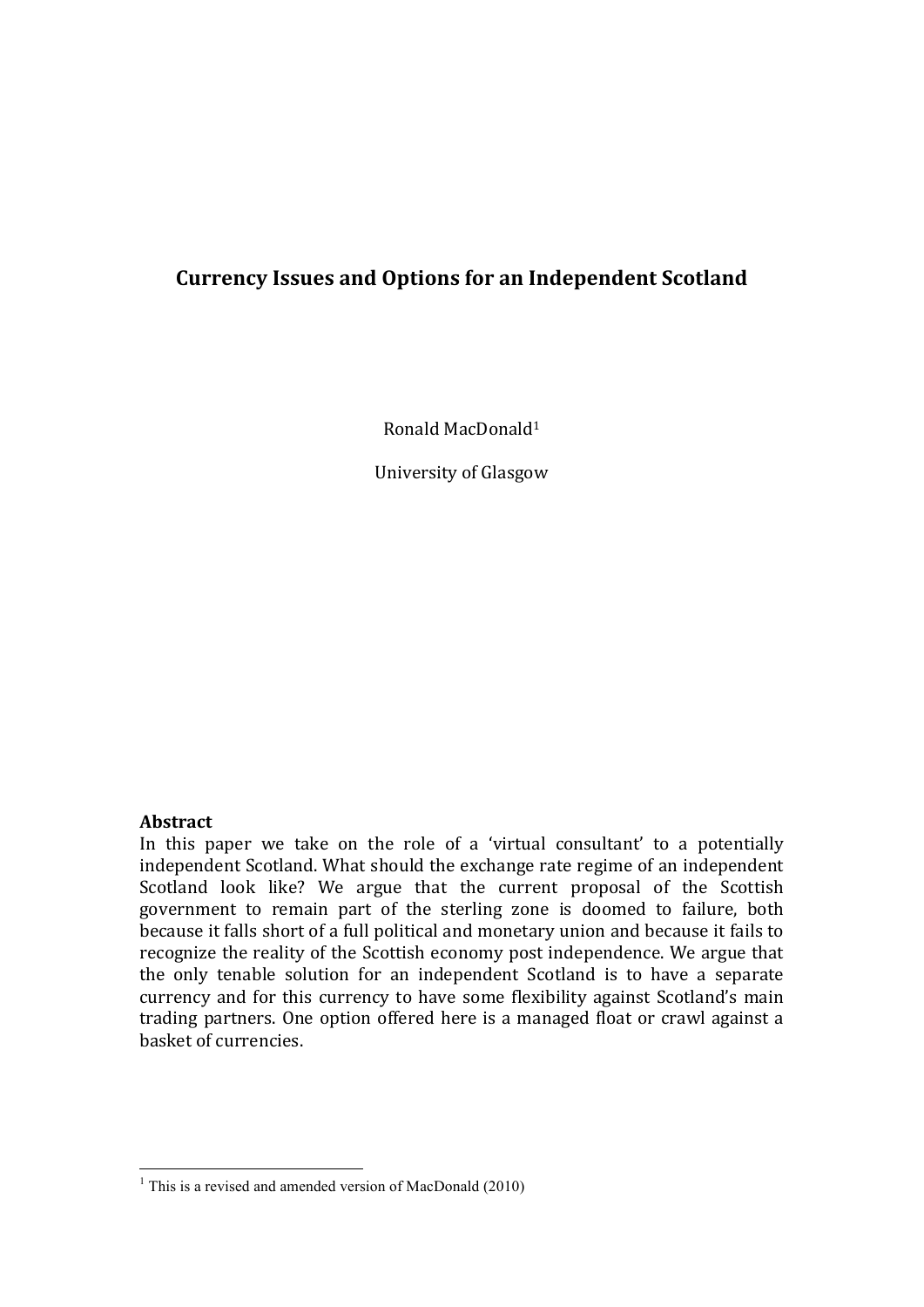The issue of the appropriate currency for an independent Scotland seems to have become the defining issue in the independence debate. The options discussed usually consist of joining the European monetary union, and therefore adopting the euro as the currency, staying with the sterling zone and having the pound sterling as the currency or creating a new currency which could then float or be managed in some way against other currencies. In this paper we review the critical issues concerning the currency choice. Although some of this ground has recently been covered by others, we intend covering new ground and also making a new recommendation with respect to how a new currency regime could work for an independent Scotland. Our perspective on the appropriate exchange rate regime for an independent Scotland is taken from the literature on the costs and benefits of fixed versus floating exchange rates.

This paper is not of course about arguing the case for an independent Scotland. Rather, it takes the perspective of a consultant's report – what if Scotland were independent what should the exchange rate regime look like? Would it look like the sterling zone regime that the Scottish Government is currently running with at the time of writing, or would it look different? In this regard, it is critically important to recognize that if Scotland were to become independent it would be a net exporter of hydrocarbons and this would have crucial and important implications for Scotland's exchange rate, irrespective of the actual exchange rate regime adopted (fixed to sterling or the euro or floating) and this must, we would argue, be taken into account in the design of any exchange rate regime.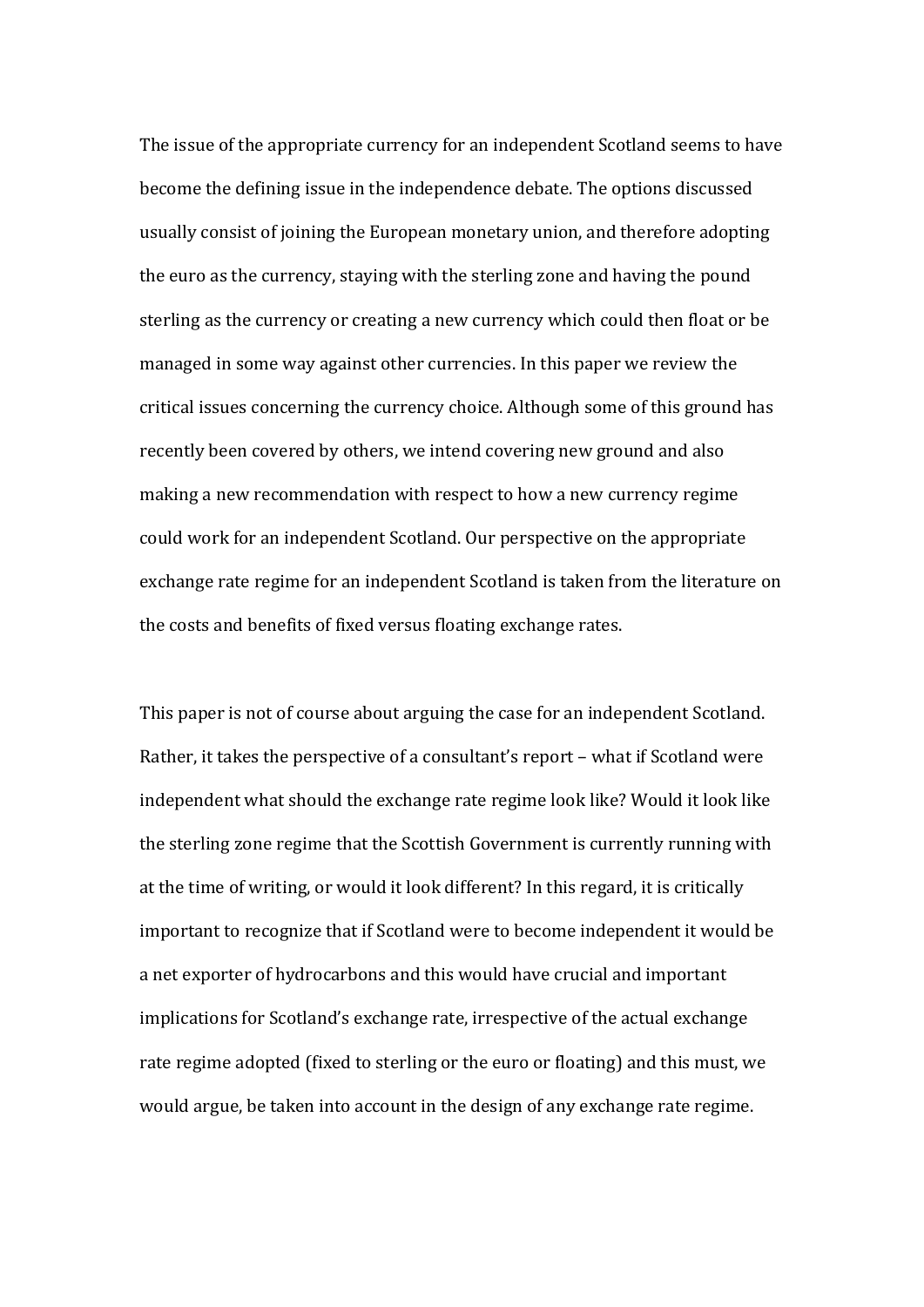In thinking about exchange rate regime issues for any country it is important to recognize the distinction between a real and a nominal exchange rate. The latter is simply the exchange rate we observe on currency markets – for example the sterling dollar exchange rate, currently around 1.57 – while the former is the nominal exchange rate adjusted for prices in the home country relative to the foreign country.<sup>2</sup> Although Scotland currently does not of course have a separately defined nominal exchange rate at the moment, it does have an implicit real exchange rate that would be defined simply as the home price relative to the comparable price of our trading partner(s) price. Although nominal exchange rates are usually defined on a bilateral basis, real rates are commonly defined on an effective basis; that is the home price, relative to weighted prices all of our trading partners prices. If Scotland were to become independent we shall assume its currency would be the Scots pound.

As has now been well known since the early literature on the asset market approach to the exchange rate (see MacDonald 1988, 2007), expectations are a critically important factor for the determination of exchange rates since they link the present to the future. Since a currency is a long-lived asset (potentially) infinite) and although current events, such as monetary and fiscal movements, can have an important bearing on the currency, expected future events can have a very powerful effect on today's exchange rate. For example, the market's expectation of the development of monetary policy/inflation and the course of commodity prices, for a net commodity exporter, can have an important an

<sup>&</sup>lt;sup>2</sup> In formal terms it would be defined as  $Q=SP/P^*$ , where Q is the real exchange rate, S is the nominal exchange rate.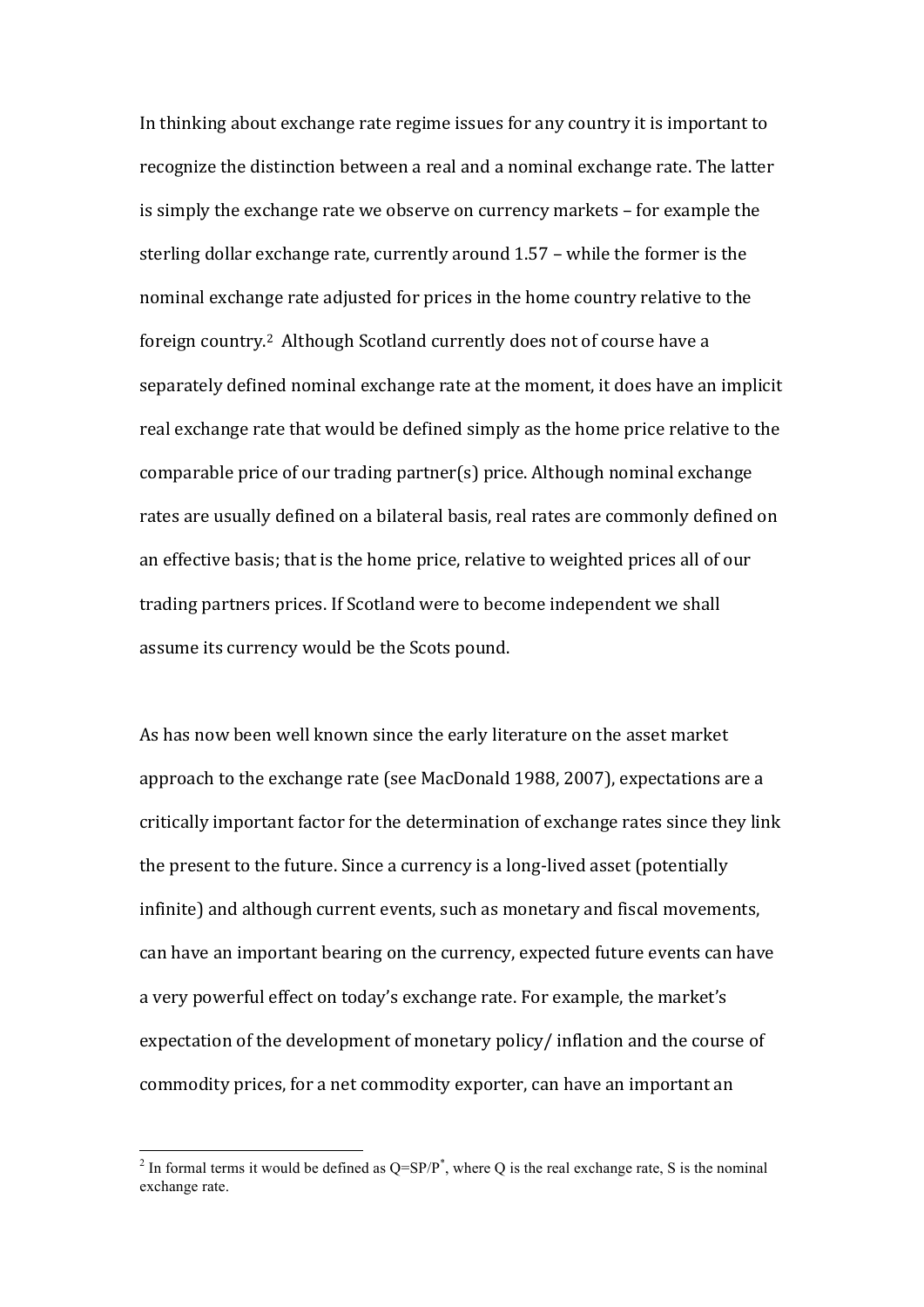powerful effect on today's exchange rate, with little or no change in the current values taking place. We believe this aspect is crucially important in the context of the current debate since market sentiment and the underlying expectations will punish a country severely for making inconsistent statements regarding its choice of a currency regime.

Resource shocks are likely to be extremely important for the behaviour of the exchange rate of a politically independent Scotland if, as the SNP has argued, the oil off Scotland's maritime coast is indeed Scotland's oil, although this is contested by some (see, for example, Prof John Patterson Aberdeen University) May 13). Indeed, although no accurate data are currently available on what Scotland's net oil and gas exports will be, it is nonetheless clear that Scotland would be a net exporter of hydrocarbons. As we shall see below, this will have a profound effect on Scotland's real exchange rate in an independent Scotland and must be taken into account in the design of an appropriate exchange rate regime.

As Bordo and MacDonald (2012) make clear, the essence of an effective and welldesigned exchange rate regime is that it should be a credible regime and it should offer an effective adjustment mechanism to relevant shocks. For example, in an independent Scotland the real exchange rate is likely to move in a very different way to its movement today. This is because oil would be a significant part of the budget of an independent Scotland and as a resource dependent economy so-called oil shocks could move the real exchange rate around a lot with important consequences for the competiveness of the non-oil sector, and output and employment in that sector and more generally inflation relative to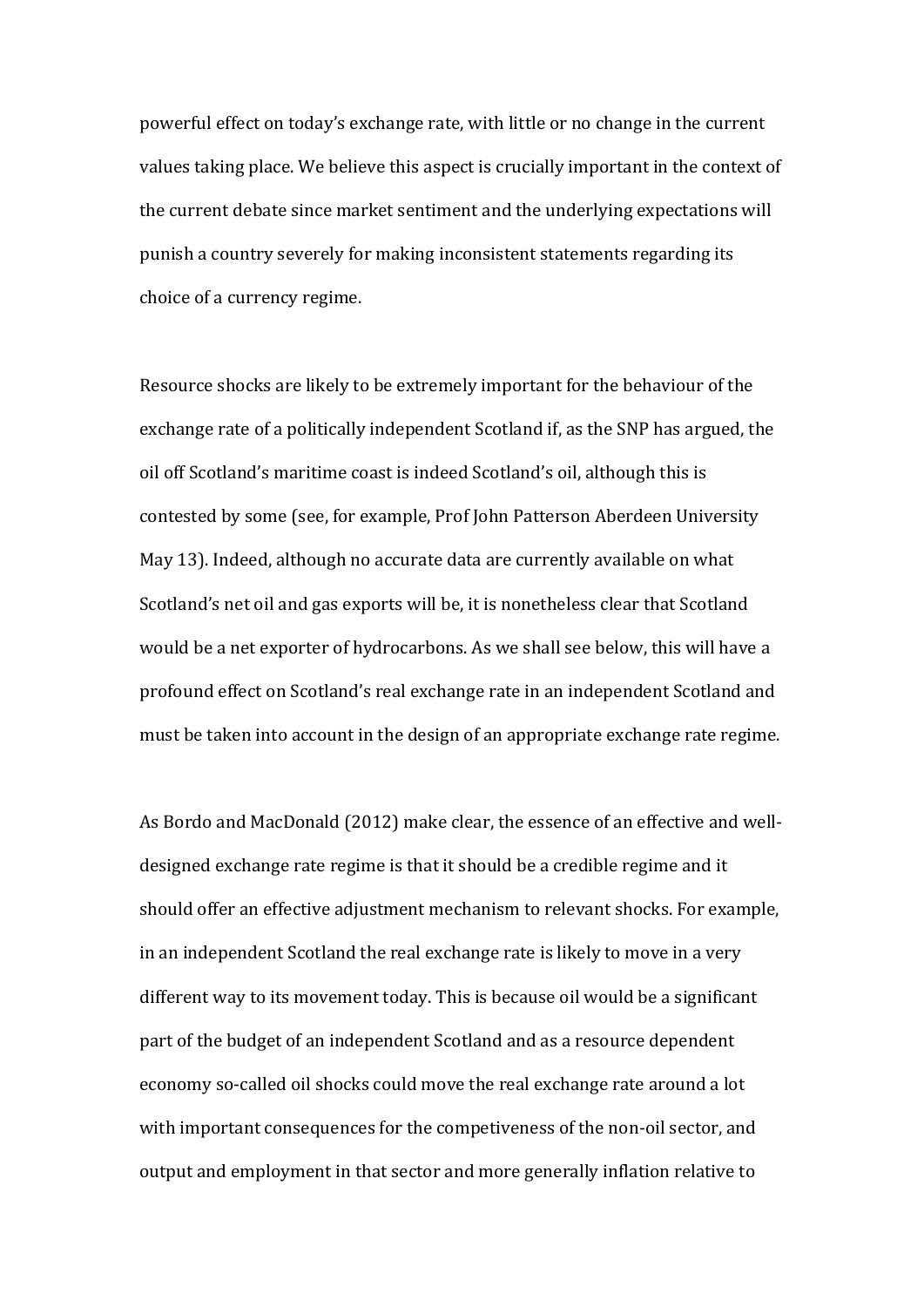our trading partners. Normally in a resource dependent economy the government would let the nominal exchange rate adjust and take at least some of the strain. So this would seem to imply that the choice of an exchange rate regime that did not allow some flexibility for the Scots pound would not be regarded as credible by financial markets. This is an issue we turn to in more detail below.

The outline of the rest of this paper is as follows. In the next section we consider the various exchange rate regimes options open to an independent Scotland. Before discussing the macroeconomic issues regarding exchange rate regime choice, in Section 3 we consider the microeconomic costs and benefits of participating in a currency union. We then go on in Section 4 to use the optimum currency area literature to have a first pass on what a sensible exchange rate regime would look like for an independent Scotland. In section 5 we build on this by considering the classic case for fixed versus floating exchange rates. The practical implementation of various currency options available to an independent Scotland is considered in Section 6. Section 7 concludes.

# **2. Variant Exchange Rate Regimes.**

In this section we outline the various exchange rate regime options' available to an independent country and we note that the distinction between rigidly fixed and floating exchange rates in reality is not as stark as this polarisation's suggests, as there are a number of shades of grey between the polar cases – or corner solutions. The IMF has usefully fleshed out the rich variety of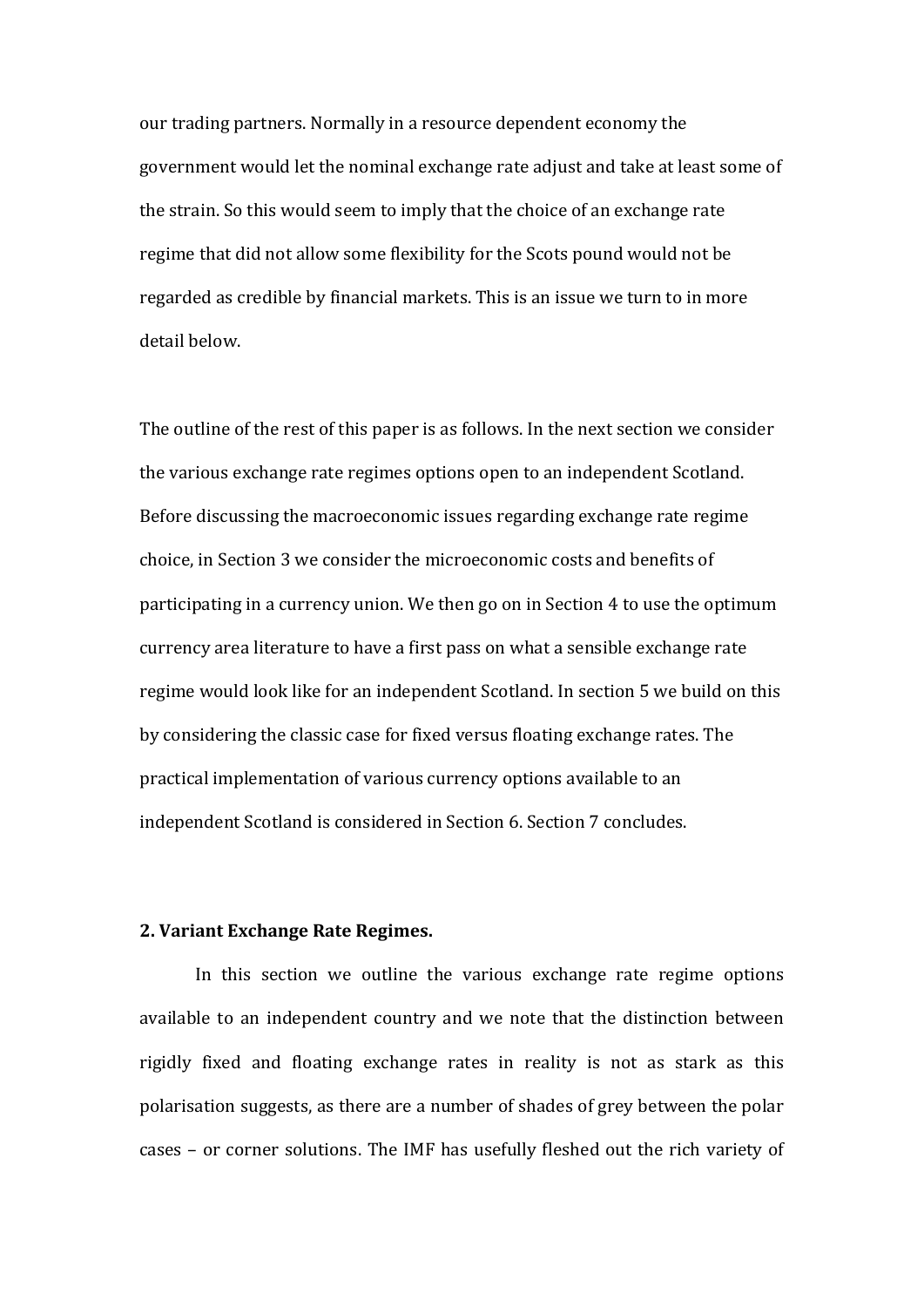intermediate cases between the so-called corner positions of a pure float and an irrevocably fixed exchange rate. In the context of our discussions of the appropriate regime for an independent Scotland, it is worth listing what these are and we do this in Table 1, where we have 9 intermediate cases between the two extreme corners of a pure float and participation in a full blown monetary union, each of which can have numerous further variants.

**Floating corner Intermediate Regimes** Rigidly Fixed Corner Pure float Rand Rand Reflexion Currency board Managed or dirty Float  $\vert$  Crawling Peg  $\vert$  Dollar-Sterling-and Euro-isation Basket Peg commodity Standard Adjustable Peg Monetary Union without Political Union Monetary Union with Political Union

**Table 1. Exchange Rate Regime Classifications** 

In the first cell we have the most flexible exchange rate regime and in the bottom right cell we have the least flexible and most rigid regime, in the form of a monetary union combined with a political union. These are the two extreme corner cases. In between the corner cases there are a range of options distinguished by the degree of exchange rate flexibility. A managed float can be very close to a pure float, if the monetary authorities only intervene occasionally and in small amounts, or it can approximate something closer to an intermediate regime if the authorities intervene on a more or less continuous basis to, say, satisfy an inflation target (such as has been the case in Singapore). Banded regimes are designed to capture the target zone arrangements of Bergsten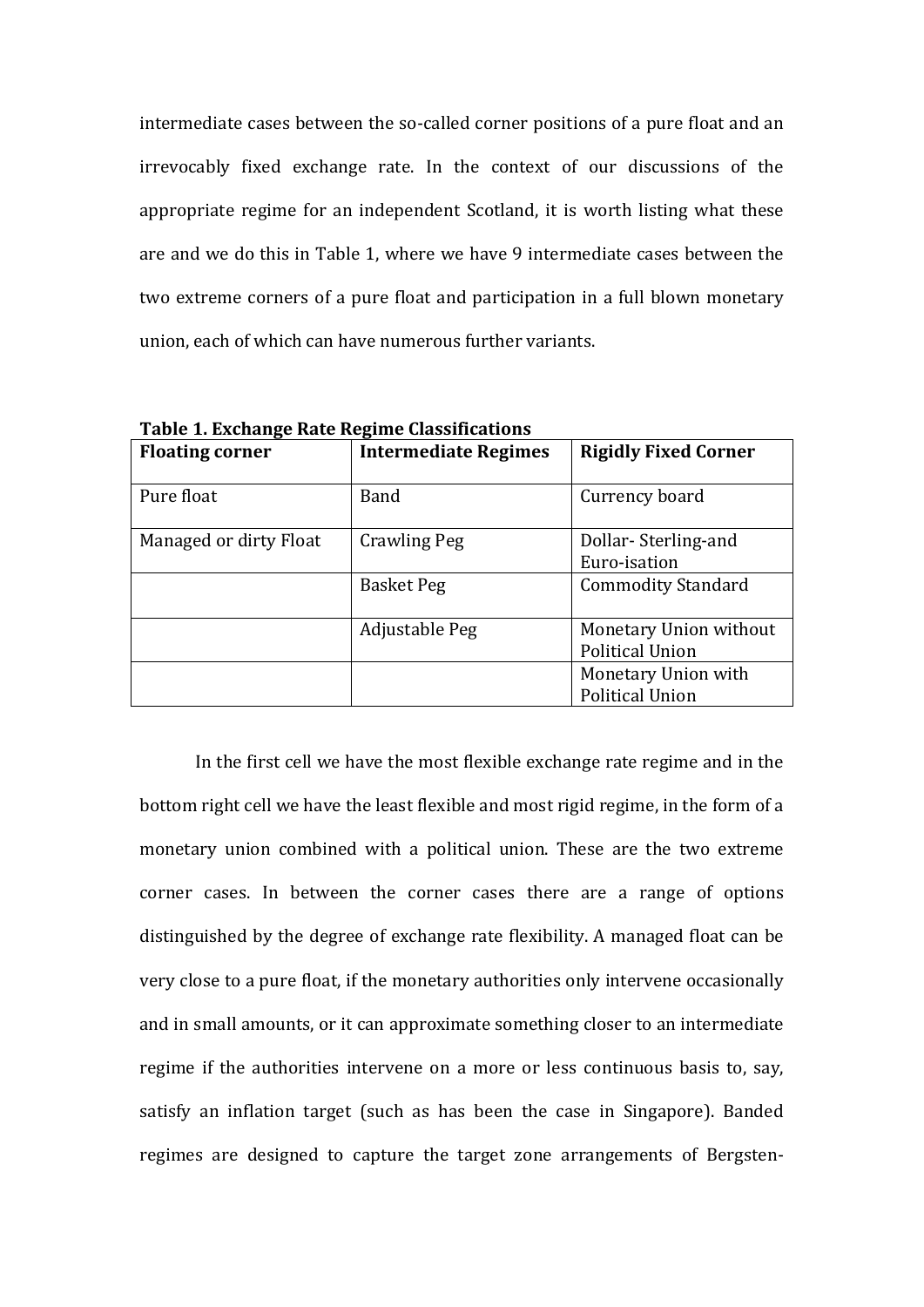Williamson (in which the band is defined around the Fundamental Equilibrium' Exchange Rate, or FEER) and Krugman (in which the band is defined around a fixed central parity). A crawling peg system is one in which the peg changes, usually to accommodate inflation – an indexed crawl – or is a preannouced crawl to maintain competitiveness.

A basket peg is where a currency is fixed relative to a basket of its trading partner currencies and an adjustable peg is one in which the currency has a fixed central rate but it can be changed to, say, accommodate disequilibria such as those occurring in the balance of payments (such as occurred in the Bretton' Woods system). In the rigidly fixed corner we have the currency board solution that usually involves a country pegging to another currency (usually the dollar and the euro but perhaps also sterling) and allowing the home currency to be transferred into the foreign at the going rate. A Commodity standard is where a country fixes its exchange rate to the price of a commodity, which is traditionally taken to be gold (i.e. from the various gold standard experiences) and, finally, we have the monetary union cases that we have differentiated with respect to whether or not they involve a political union or not. This we believe is an important distinction because, and as the recent European experience has made clear, the absence of a political union means that the fixed parity cannot be regarded as irrevocable and this means what is being considered is a form of a fixed exchange rate, but as we shall see below it has few if any of the advantages of a properly designed fixed exchange rate.

As Svensson (1994) made clear most historical fixed exchange rate regimes were not truly fixed but had some flexibility built into them. This was so even in the classical Gold standard system, which is often taken to be an example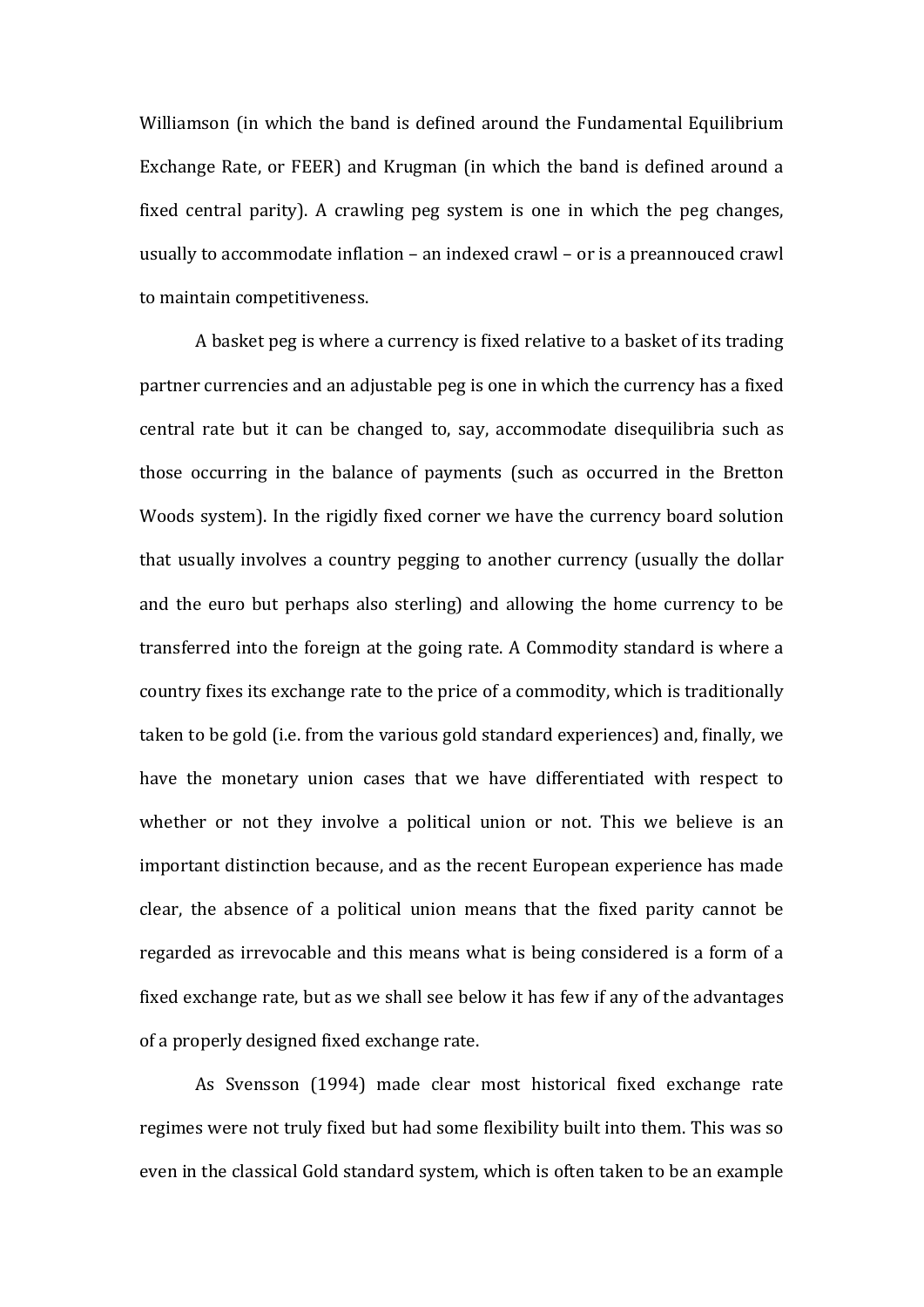of fixed rates par excellence. Bordo and MacDonald (2012) have argued that the classical' gold' standard' was' a' highly' credible' exchange' rate' regime' because' it' offered a country a realistic adjustment mechanism, in the form of an escape clause, in times of crises (a currency could suspend its participation in the gold standard for a limited period of time to deal with a crises as long as it was committed to returning at the previous parity). Furthermore, and as Bordo and MacDonald (2005) have demonstrated, the existence of the so-called gold points imparted enough flexibility into the operation of the gold standard to allow participating countries some flexibility in the operation of their monetary policy on a day-to-day basis.

In contrast, however, the Bretton Woods system of fixed but adjustable exchange rates was not a credible system. This was because despite there being some exchange rate flexibility built into the system there was not an effective rule for exchange rate adjustment in terms of a crisis. The same tensions are currently seen in the Euro area where the need is for there to be a real appreciation of the German exchange rate relative to crises countries and this appreciation cannot be affected through a nominal exchange rate adjustment. It remains to be seen if the euro area will be resilient enough to this tension. We believe that the current proposal of the Scottish government for Scotland to be part of a sterling zone arrangement is not a credible system because it does not offer an appropriate adjustment mechanism in the face of economic shocks. We consider this point in more detail below.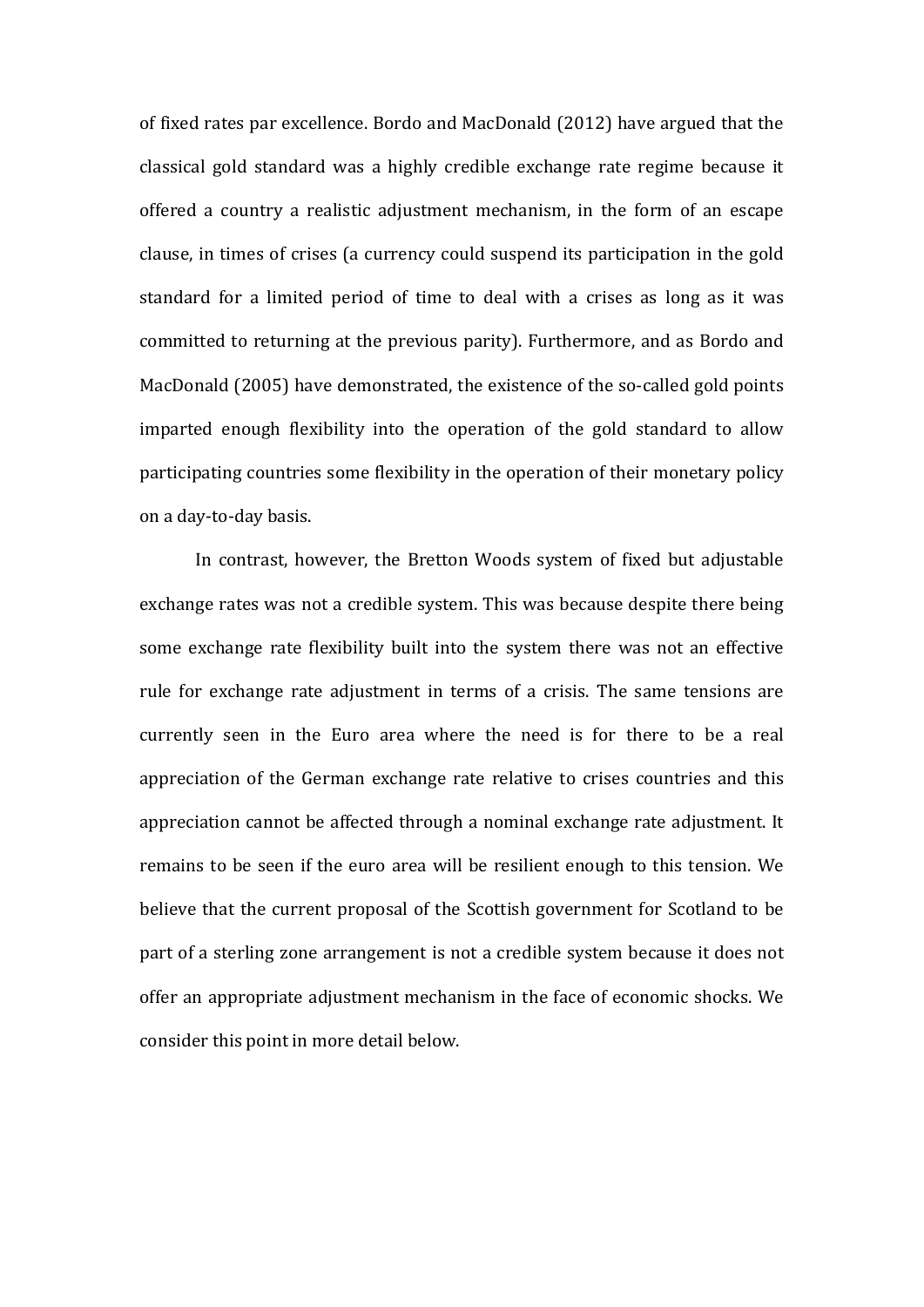#### **3. Microeconomic costs and benefits of participating in a monetary union.**

Before turning to the macroeconomic discussion of the fixed versus floating exchange rates, we first consider some of the microeconomic benefits of participating in a monetary union versus have an independent currency.

The first microeconomic benefit of participating in a monetary union is the transaction cost savings. One of the primary functions of money is to act as a medium of exchange and this medium is subject to a network externality (Buiter)  $(2000)$ : that is, the usefulness of a medium of exchange increases in the number of other economic agents accept it in exchange for goods, services and other financial assets. So by eliminating the need for the exchange of one currency for another, a monetary union saves real resources. Of course given that Scotland is already part of a monetary union additional costs would be incurred if it moved to its own currency. Such costs would be one off up front costs that could be substantial at both the wholesale and retail money market levels. Since there is no recent experience of a Scottish currency it is likely that many goods and services would still be invoiced in terms of sterling post independence.

The transaction costs savings of Scotland's continued participation in the sterling zone monetary are hard to estimate but if we take the euro zone experience as a guide, in its report *One market, one money* (European Economy, 1990), the Commission of the European Communities estimated the permanent flow of exchange transaction costs savings at about 0.5% of GDP for the 15 member Community as a whole. But this involved the abolition of 14 national currencies and their replacement by a single currency. In the case of Scotland sticking with the sterling zone there is effectively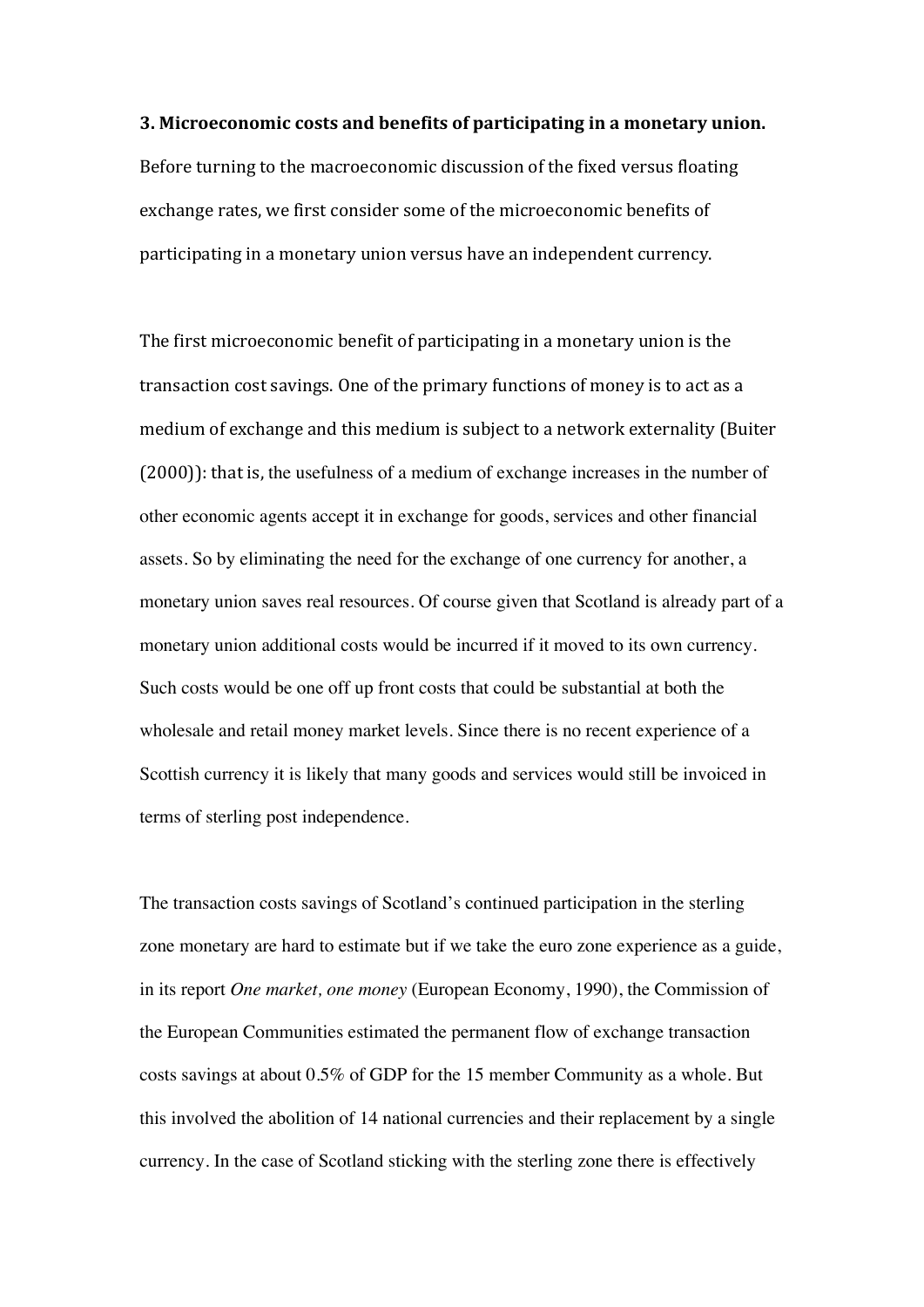only one currency to consider and so the cost savings are likely to be lower than the 0.5% figure. But the foreign exchange transaction costs savings should need to be augmented by the transaction costs saved in not having to provide financial instruments denominated in the national currency to hedge exchange risk considerations. For example, in an independent Scotland with a separate currency, an investor would have the ability to switch from Scottish Treasury bills to UK Treasury bills.

The magnitude of the so-called switching costs from sterling to the Scottish pound are even harder to estimate. For the UK experience of considering joining the euro, competing estimates differ by one and sometimes two orders of magnitude. The switching costs do not just involve the administrative, legal and hardware cost of redenominating all contracts, changing vending machines etc., but also the psychological costs of having to compute prices with a new numéraire. With boundedly rational individuals, these costs will always be there and are likely to be significant for a country moving to a new currency (Buiter (2000)).

The final microeconomic benefit that a common currency achieves is the greater price transparency it creates. Price discrimination and market segmentation are supposedly discouraged when buyers can more easily engage in shopping where they can compare prices as is now common with online shopping so competition is enhanced. Although the costs of Scotland having a separate currency could well be large and significant we would argue that the dynamic costs of getting the exchange rate regime would easily dominate the microeconomic costs.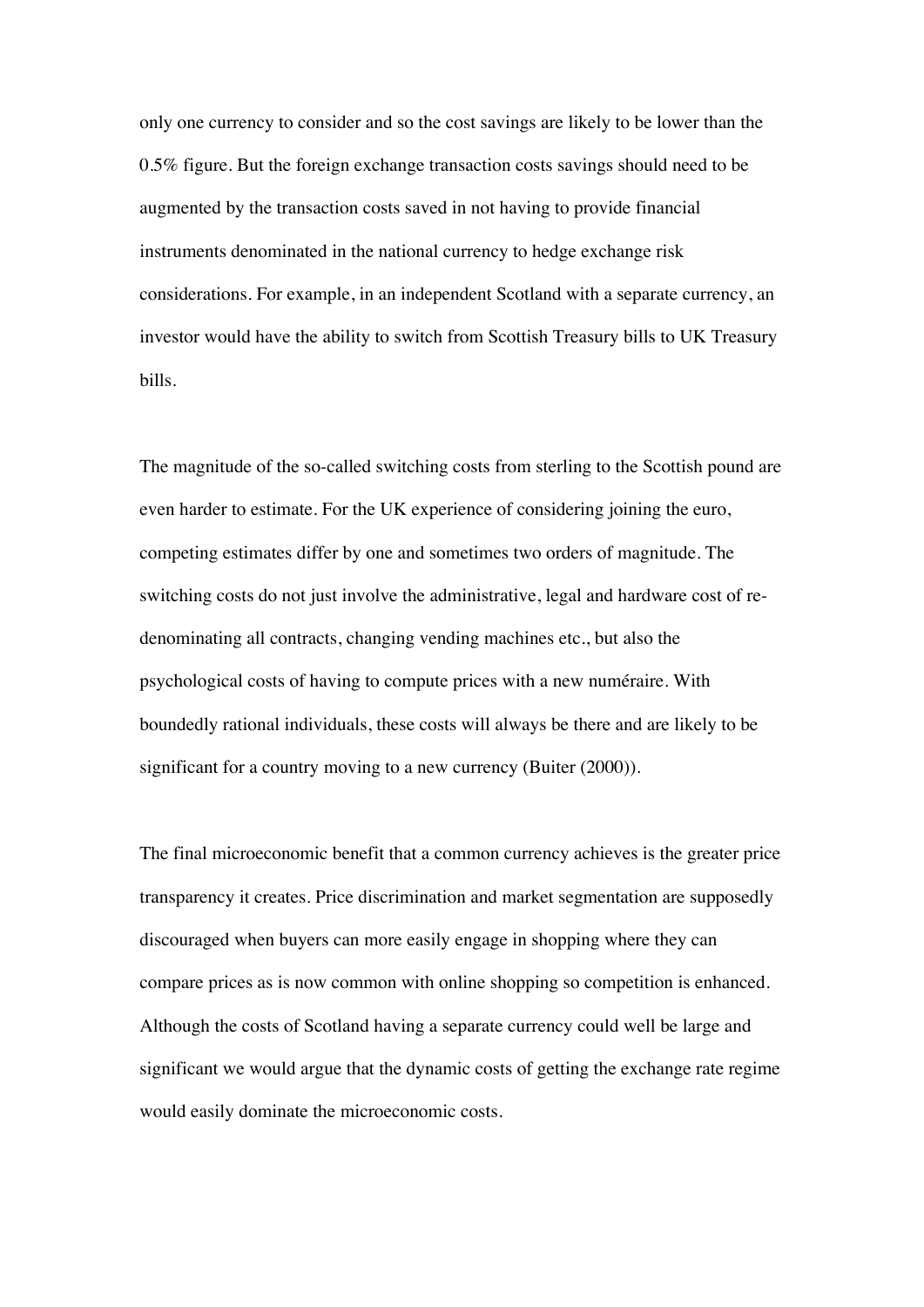# **4. The determinants of exchange rate regimes: the optimum currency area criteria**

If in the design of an exchange rate system for an independent country a policy maker is trying to choose between the two corner cases noted above how would she choose? From a theoretical perspective, perhaps the best-known guide to what is the most appropriate exchange rate regime for a country is the so-called optimal currency area (OCA) literature. The OCA literature considers the following kind of issue. Consider two countries - the RUK (an oil importing) country) and Scotland (an oil exporting country) – with each country having an independent monetary policy (that is, they have independent central banks, interest rates and exchange rates). The countries are considering relinquishing this monetary independence and forming a monetary union. Should they? The following characteristics have been argued to favour having a national currency, and the associated scope for nominal exchange rate flexibility.

 $(1)$  A high degree of nominal rigidity in domestic prices and/or costs (Mundell (1961)). (2) A relatively low degree of openness to trade in real goods and services (McKinnon (1963)). (3) A less diversified structure of production and demand (Kenen (1969). (4) A low degree of real factor mobility (especially labour mobility) across national boundaries (Mundell (1961). (5) Absence of significant international (and supra-national) fiscal tax-transfer mechanisms.

Much of the debate in the context of the Scottish currency has focused on these different criteria for staying as part of the sterling zone. For example, both the Scottish Governments' Fiscal Commission' and HMT refer to the close trade links and labour mobility between Scotland and RUK as key reasons why the Sterling zone is an OCA and therefore for maintaining the fixed link between the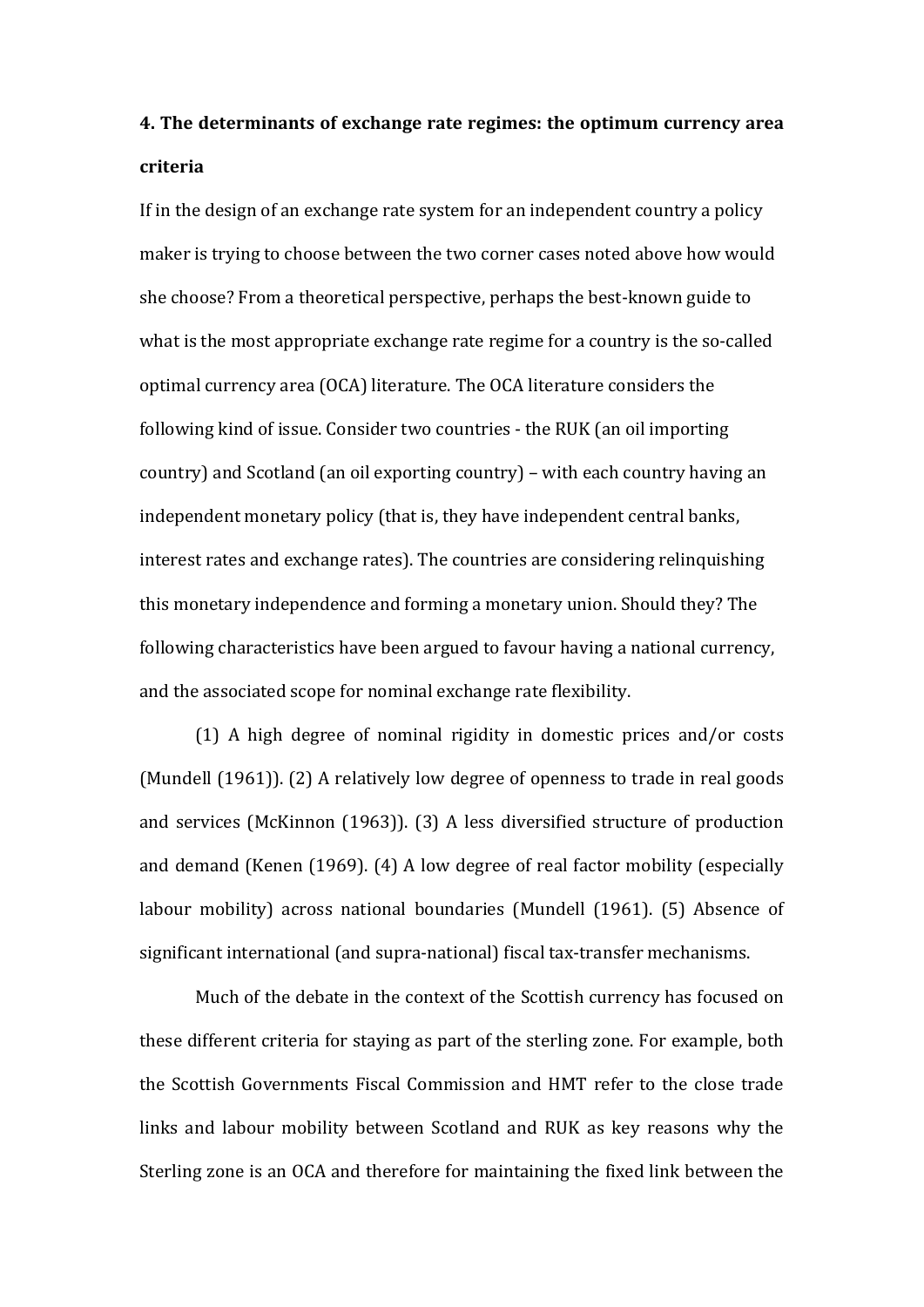Scots pound and sterling. Others (for example, Jim and Margaret Cuthbert), however, have cited the differing industrial / economic structure in Scotland compared to the SE of England and argued that this alone implies that Scotland does not form an optimum currency area with the rest of the UK

However, the recent focus in the OCA literature has turned from these single criterion approaches to an analysis of the shocks affecting economies or regions, since 'shock absorption' is seen to combine the *net* influence of several of the traditional criteria. There are a number of different aspects to this approach, for example: are the shocks facing a country symmetric or asymmetric, that is, do they have a common or differential effect?; are the shocks temporary or permanent?; what are the origins of the shocks – are they supply side or demand side shocks?; even if the shocks facing two countries /regions are symmetric, or common, do they have seriously asymmetric impacts on employment and output? A high incidence of asymmetric (nation-specific) shocks rather than symmetric or common shocks and/or dissimilarities in national economic structures or transmission mechanisms that cause even symmetric shocks to have asymmetric consequences.

If Scotland were to become an independent nation it would in all likelihood be a net exporter of hydrocarbons whereas its near neighbour, RUK, would remain a net importer of oil. Hence if there are shocks to the price of oil, which there are bound to be, these would be classified as assymetric shock between the two areas. The policy response in an oil exporting country is likely to be different depending on the source of the oil shock (which we assume here is a positive shock) - supply (exogenous changes in production) or demand (changes in consumption). For example, in the case of a supply side shock the oil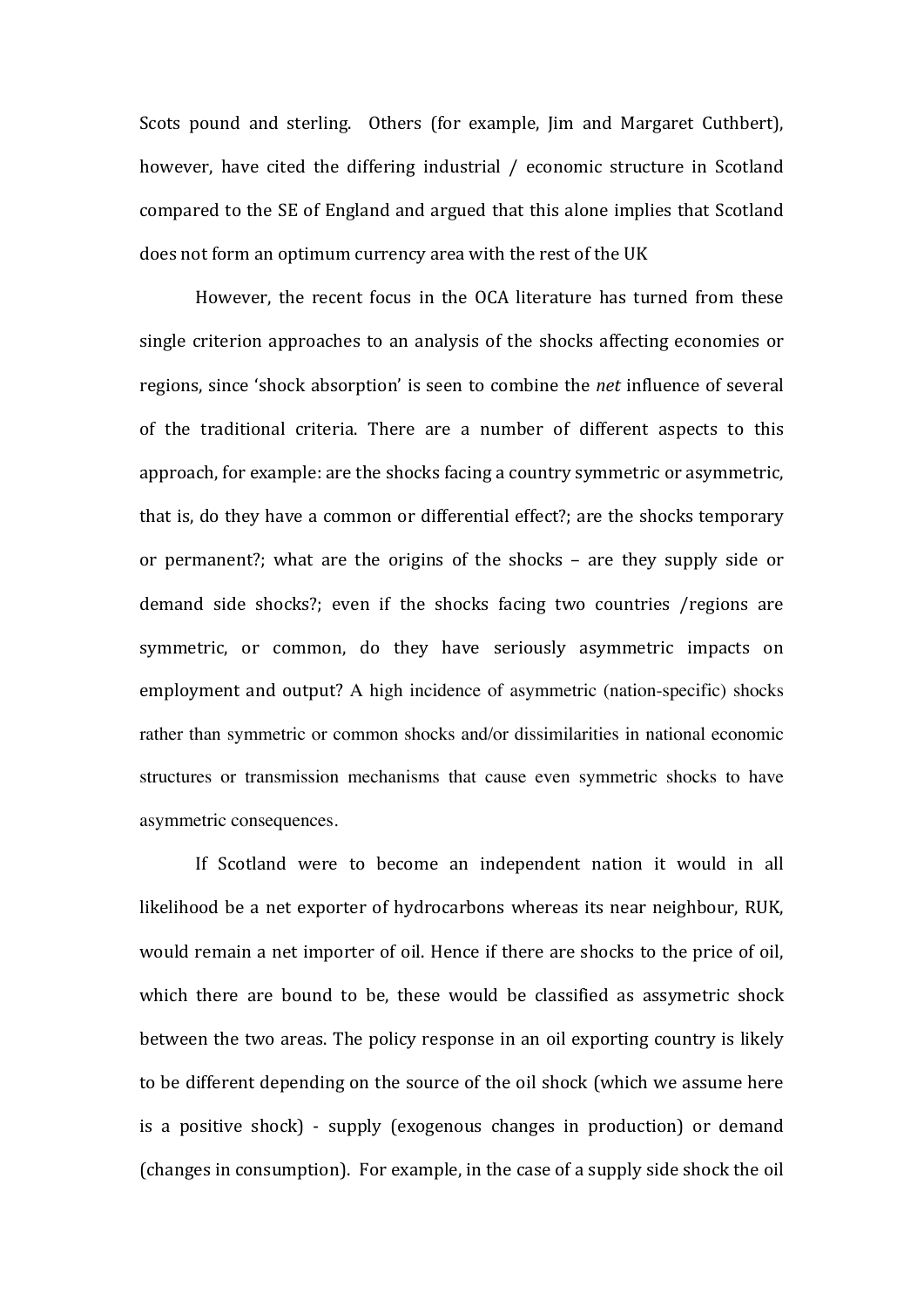exporting country would probably want to have a tight monetary policy to control inflation, while the oil importing country would want a more expansionary monetary policy to maintain demand for its other goods and services. If supply side shocks predominate this in itself would provide a convincing case for retaining exchange rate flexibility rather than entering a monetary union. In contrast, if the high price of oil represents a demand shock (i.e. an increased demand from China and India) then the policy response in both the importing and exporting currency should be the same, namely tighter monetary policy. So if demand shocks predominate, this would seem to favour pegging the currency of the oil exporter to take advantage of the benefits of a fixed exchange rate while if it is supply side shocks that dominate this would favour more flexibility.

It is, of course, often difficult in practice to gauge how much of an oil price change is coming from the supply side or the demand side, just as it is often difficult to gauge how much of a price change is due to permanent forces and how much is temporary (temporary changes would not necessitate the kind of real exchange rate response we have advocated above and therefore would not have implication for the regime choice). For example, a permanent increase in the price of oil requires reduced levels of consumption and investment in the oil importing country and a real depreciation of its currency, whereas the opposite should be happening in the oil exporting country: higher levels of consumption and investment and a real exchange rate appreciation. Despite the difficulties in unraveling permanent versus temporary and supply versus demand shocks, we would argue that the key message here is that Scotland would need to have an independent currency and we concur with the basic insight of Mundell's (1961)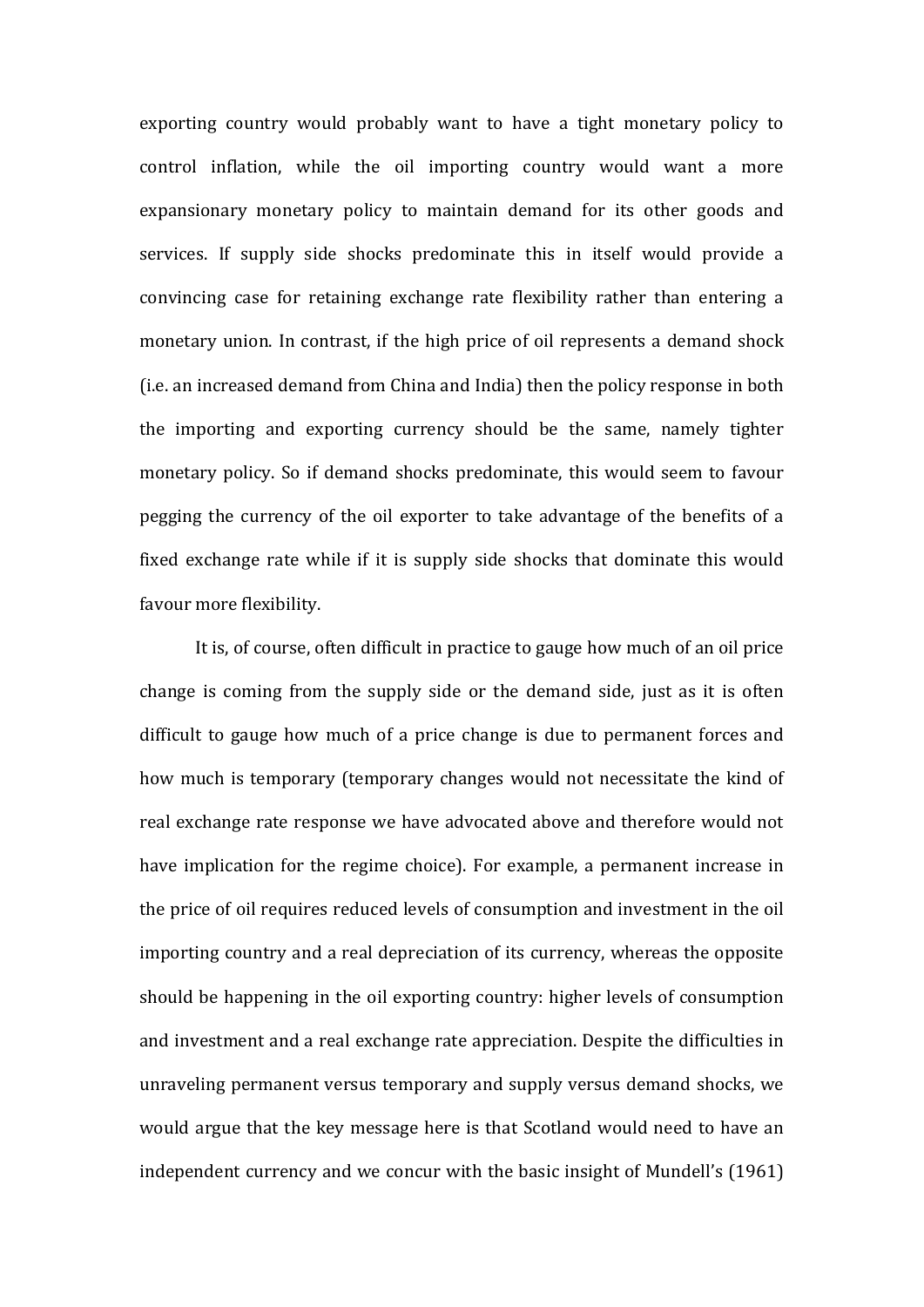seminal paper that two countries with assymetrical shocks should not have a fixed exchange rate, but should have some flexibility in their exchange rate behaviour.'

It is of course possible to achieve the kind of adjustment required and noted above with a fixed exchange rate, but the problem here is that the countries in question have to wait on the appropriate inflationary mix to bring this about and this can be long drawn out and, indeed, by the time an appropriate adjustment has taken place it may be time for the opposite policy response. Having nominal exchange rate flexibility clearly makes this process much easier although a country with an important traded sector in addition to its oil sector would need to use imaginative policies to keep both sectors in balance.

In sum, we have argued in this section that an independent Scotland would'not'want'to'be'on'the'fixed'rate'corner'but'would'want'to'be'closer'to'the' flexible rate corner. But how close?

# **5. Fixed Versus Floating Exchange Rates.**

To complement our discussion of the Optimum Currency Area criteria, in this section' we overview the respective cases for fixed and flexible exchange rates, with a special emphasis on the needs of an independent Scotland. As we have noted, although an independent Scotland would be a net exporter of hydrocarbons, assuming the oil in Scotland's territorial waters could be negotiated for an independent Scotland, it would be unlike most other net hydrocarbon producers, who are essentially single commodity exporters, because it has an important traded sector, particularly in financial services, tourism and food and drink. The existence of this important non-oil sector has to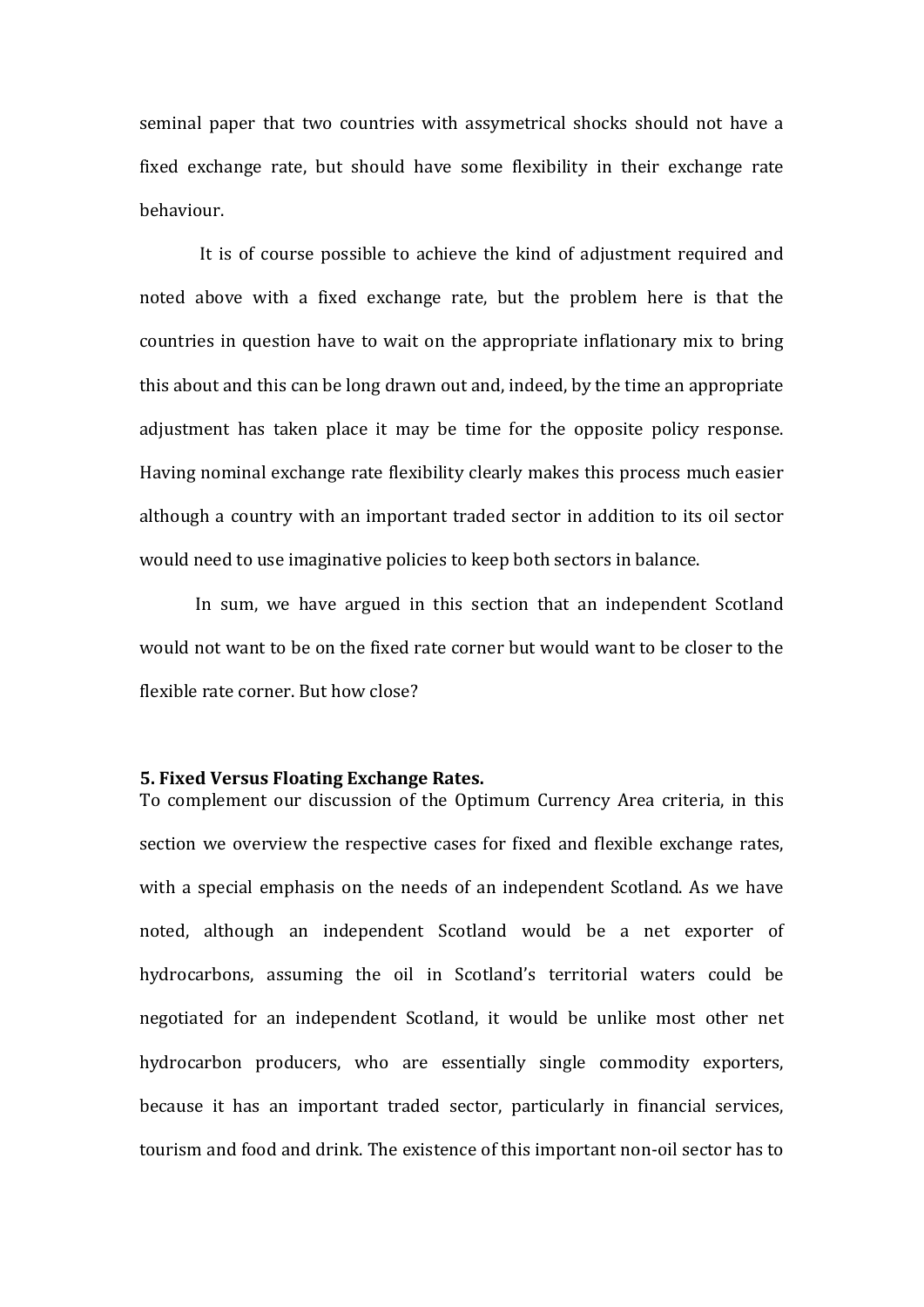be taken into account in the design of an appropriate exchange rate regime for an independent Scotland.

#### **5.1 The advantages of a fixed exchange rate**

There is a long tradition in the economics literature that recognizes macroeconomic performance should be enhanced by having a fixed exchange rate. Perhaps the main perceived advantage of a fixed exchange rate, and the one that is emphasized most in the recent exchange rate literature, is that it prevents a country that would otherwise have a profligate monetary policy pursuing an independent monetary policy. In other words, it allows the country to buy into the monetary credibility of the country it is pegging to. Indeed, if a central bank puts a premium on fighting inflation it may find it advantageous to peg its exchange rate to a hard currency with a strong anti-inflationary reputation (for example, the DM was seen in this light for much of the post war Bretton Woods period) and so 'import' the credibility and low inflation environment. The idea being that in the presence of a credible peg, workers and managers will set wages and prices on the basis of an expected low inflation environment in the future (because the currency peg prevents the central bank from expanding the money supply, especially if it is an irrevocable peg), thereby allowing the country to attain a lower inflation rate for any given level of output. In this context the harder the peg the more effective it is seen in enhancing credibility.

As' the' IMF'has'made' clear'in' a' number' of'its' Article' IV' documents,' the' issues of a credible peg, along with the familiarity argument, have been seen as one of the key arguments as to why certain Gulf countries have chosen to peg their currencies to the US dollar for long periods of time. The Scottish Government's Fiscal Commission report suggests it is this credibility aspect that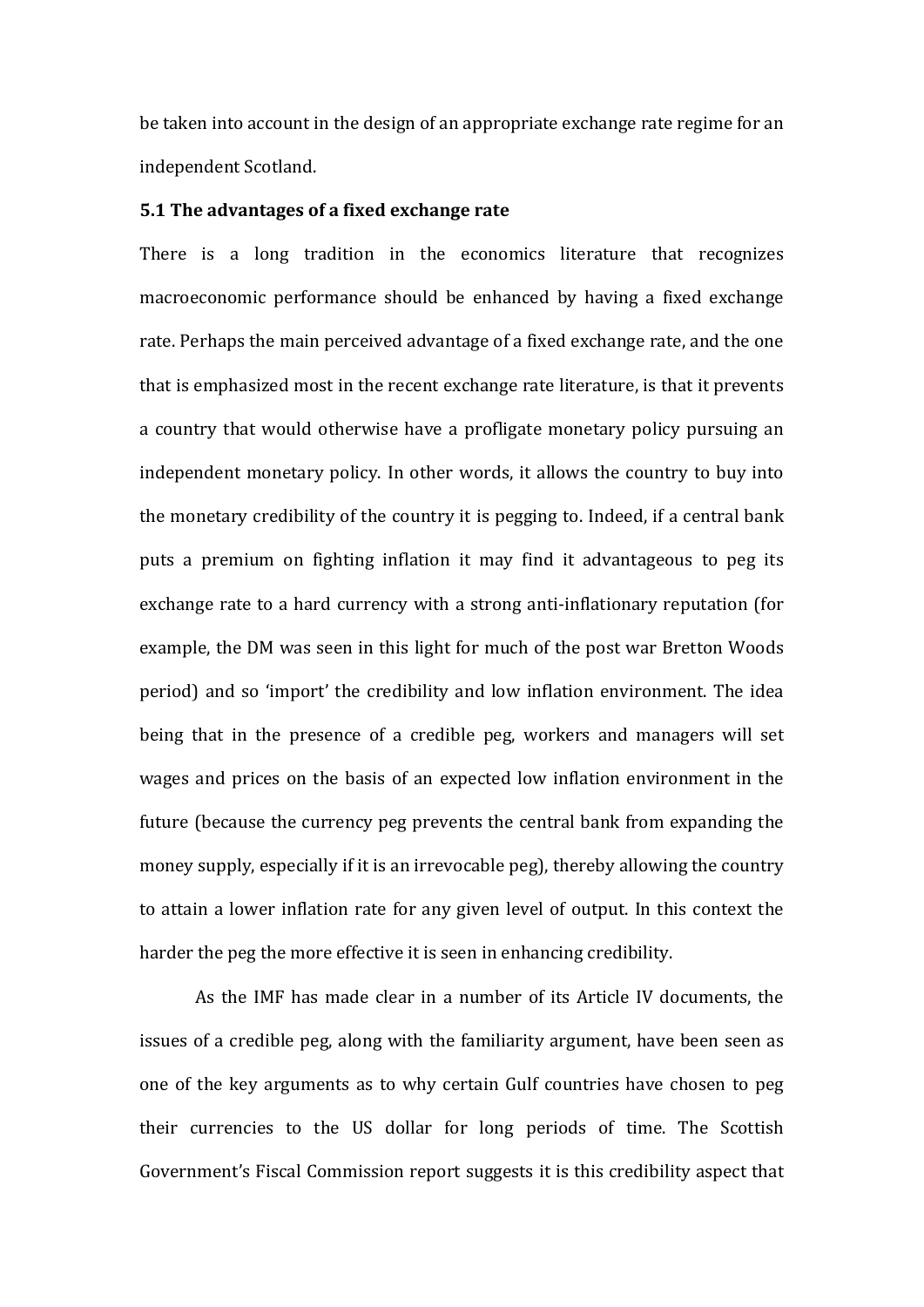is one of the key arguments behind the Scottish governments decisions to opt for being part of the sterling zone monetary union.

However, pegging the exchange rate to a currency which is inappropriate, and one which pursues monetary policies which do not meet domestic needs, is clearly a recipe for potential disaster for the home country's monetary and exchange rate policy. Also, such a peg is of limited usefulness when the home country needs to pursue a monetary policy that is at variance with that pursued in the foreign country. For Scotland this, as we have seen, may occur in the presence'of'asymmetric'shocks'that'affect'the'Scottish'economy'differently'to'the' rest of the UK (RUK), or symmetric shocks that are transmitted differently to the Scottish economy because of the underlying economic/ industrial structure.

A second supposed advantage of fixed rates is that when exchange rates are flexible they are highly volatile and such volatility can impart uncertainty into trade and investment decisions, thereby having a negative influence on a country's international trade and investment. Removing this source of uncertainty'should'therefore'encourage'international'trade'and'investment'and' again this seems to be a key plank in the Scottish Governments decision to adopt sterling as its preferred currency. However, an alternative response to this argument is to say that trade and investment should be unaffected by exchange rate volatility since agents can hedge the exchange rate volatility in the foreign exchange market. Forward markets, though, are notoriously incomplete – being non-existent for some developing countries and only existing at very limited maturities for all countries. Initially, empirical studies failed to reveal a link between exchange rate volatility on trade and investment, but more recent estimates do in fact show an important link (see for example MacDonald, 2007).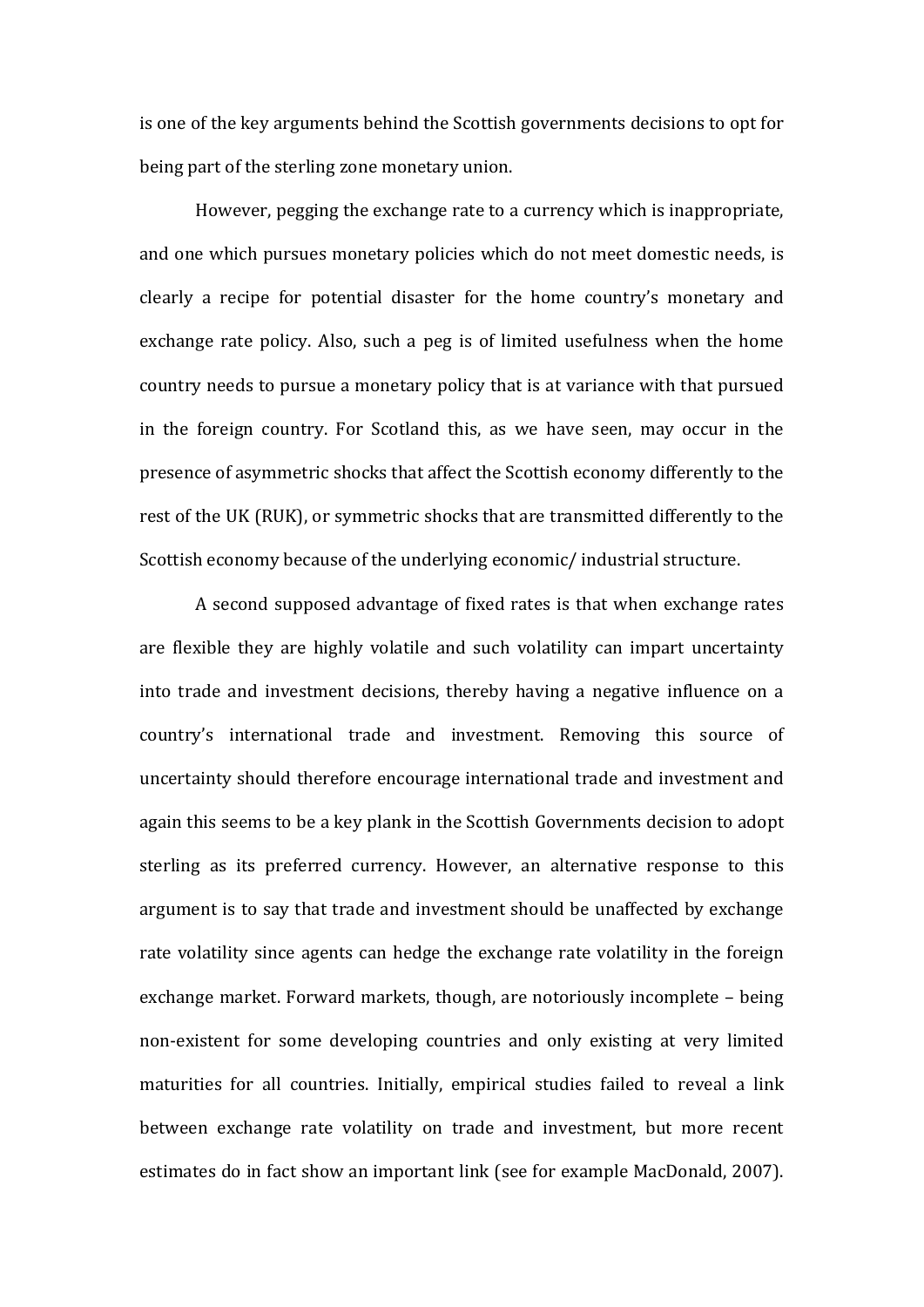Given that Scotland has a diversified industrial and service structure this points suggests that it would unlikely be in the interests of an independent Scotland to move to a purely flexible exchange rate (i.e. the top left corner of Table 1).

Related to the trade and investment effects of exchange rate volatility, is the issue of exchange rate misalignment and its effects on international trade and investment. Misalignment occurs because exchange rates when they are flexible. can often spend long periods away from their fundamentals-based equilibrium due to purely speculative influences. For example, the long swings in the dollar in the  $1980's$  – its appreciation down to 1985 and the subsequent depreciation – are generally regarded as being driven by speculative factors. By fixing an exchange rate, such misalignments may be removed and the deleterious effects on trade and investment also removed, assuming a country locks its exchange rate at the correct rate in the first place. However, even if a peg is locked in at the correct rate to start with, relative (unfavourable) price movements away from the starting point can generate misalignment over time and this is likely to be particularly so if Scotland suffered asymmetric shocks relative to RUK.

The above two points have a particular resonance for a hydrocarbon exporting country and they can be bundled into the 'Dutch disease case' for pegging to the dollar. For a commodity exporter considering floating its currency, it is not just the flexible exchange rate that is potentially volatile - the price of its commodity is also likely to be volatile. For an oil producer, the price of oil is volatile and its currency would generally be expected to appreciate when the price of oil is high, but this would imply an exchange rate misalignment for its non-oil sector that is unlikely to be desirable. By pegging to the dollar the country, in principle, avoids the consequences of Dutch disease for its non-oil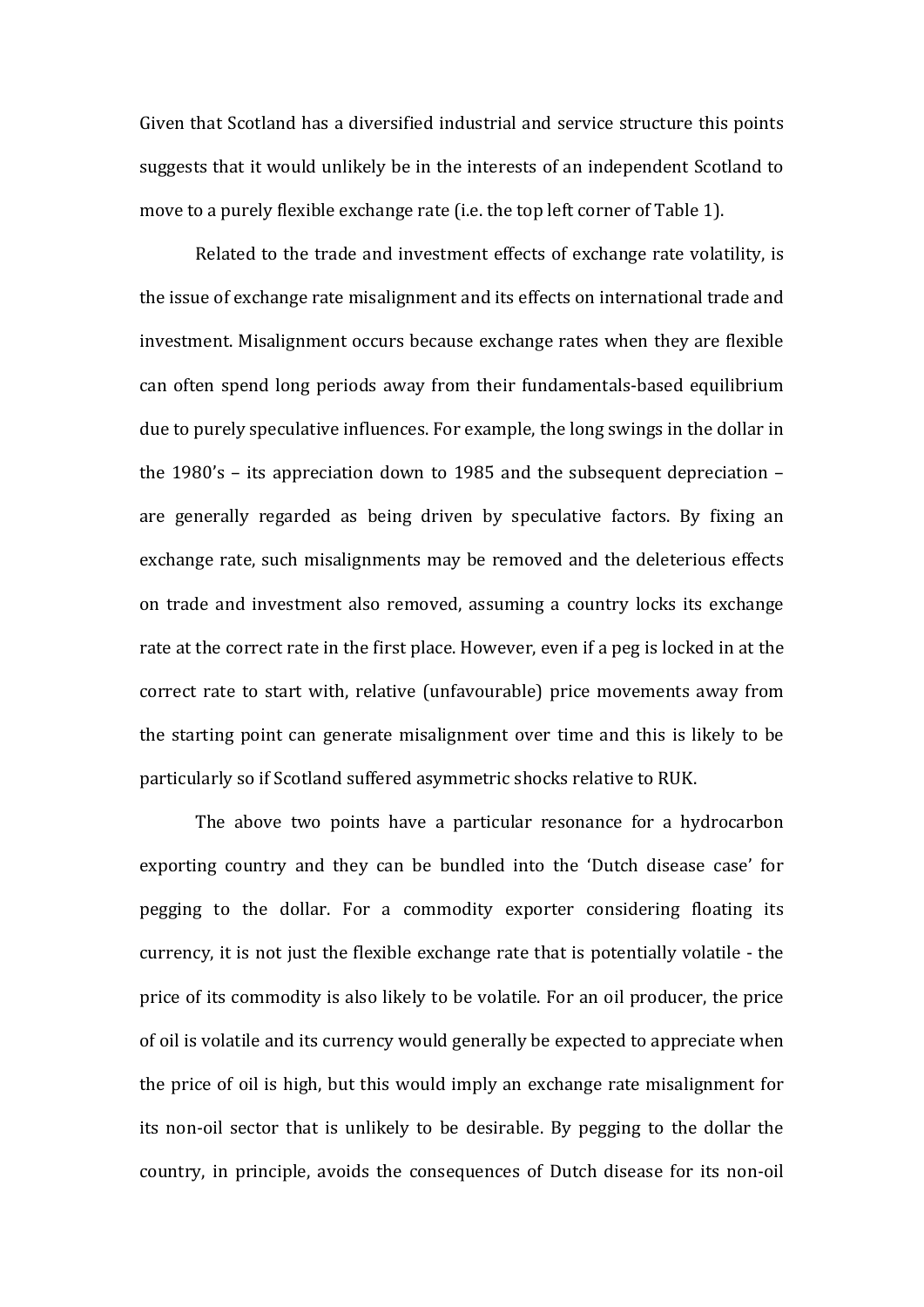sector. But the Dutch disease phenomenon is really about an inappropriate fiscal policy – i.e. it is the spending from oil that creates the Dutch disease phenomenon and so, if like Norway, you only spend the income stream from the oil fund you will only have a limited effect on the real exchange rate.<sup>3</sup> Also, in fixing to Sterling when the price of oil is low could also be equally damaging to the oil producer. For example, if sterling appreciates this will appreciate the home currency against its other trading partners, further exacerbating the deflationary consequences of the low price of oil.

A further perceived advantage of a fixed exchange rate is in preventing competitive, or beggar-thy-neighbour, devaluations. Looking back at the interwar' experience of exchange rate flexibility, this was one of the key motivating factors for the architects of the Bretton Woods system who saw a system of fixed exchange rates as a means of obtaining a cooperative solution to the competitive devaluation issue. As Frankel (2003) points out, a recent update of this kind of argument is seen in the currency crises and contagion that occurred in the 1990s, where devaluation in one country immediately spread to neighbouring countries because they felt at a competitive disadvantage, but ultimately they did not gain from this. Again this may be an important issue for Scotland in the context of its relations with its near neighbour, RUK.

To sum up, how would fixing the Scottish exchange rate to RUK in the form a monetary union impact on an independent Scotland? Fixing of the exchange rate, in the form of being a part of the sterling monetary union, can be argued'to'have'conferred'on'the'country'a'credible'and'familiar'nominal'anchor

<sup>&</sup>lt;sup>3</sup> Additionally though there are wealth effects on private sector consumption and the separate effect of investment in the oil industry both of which are likely to the impacted by changes in the price of oil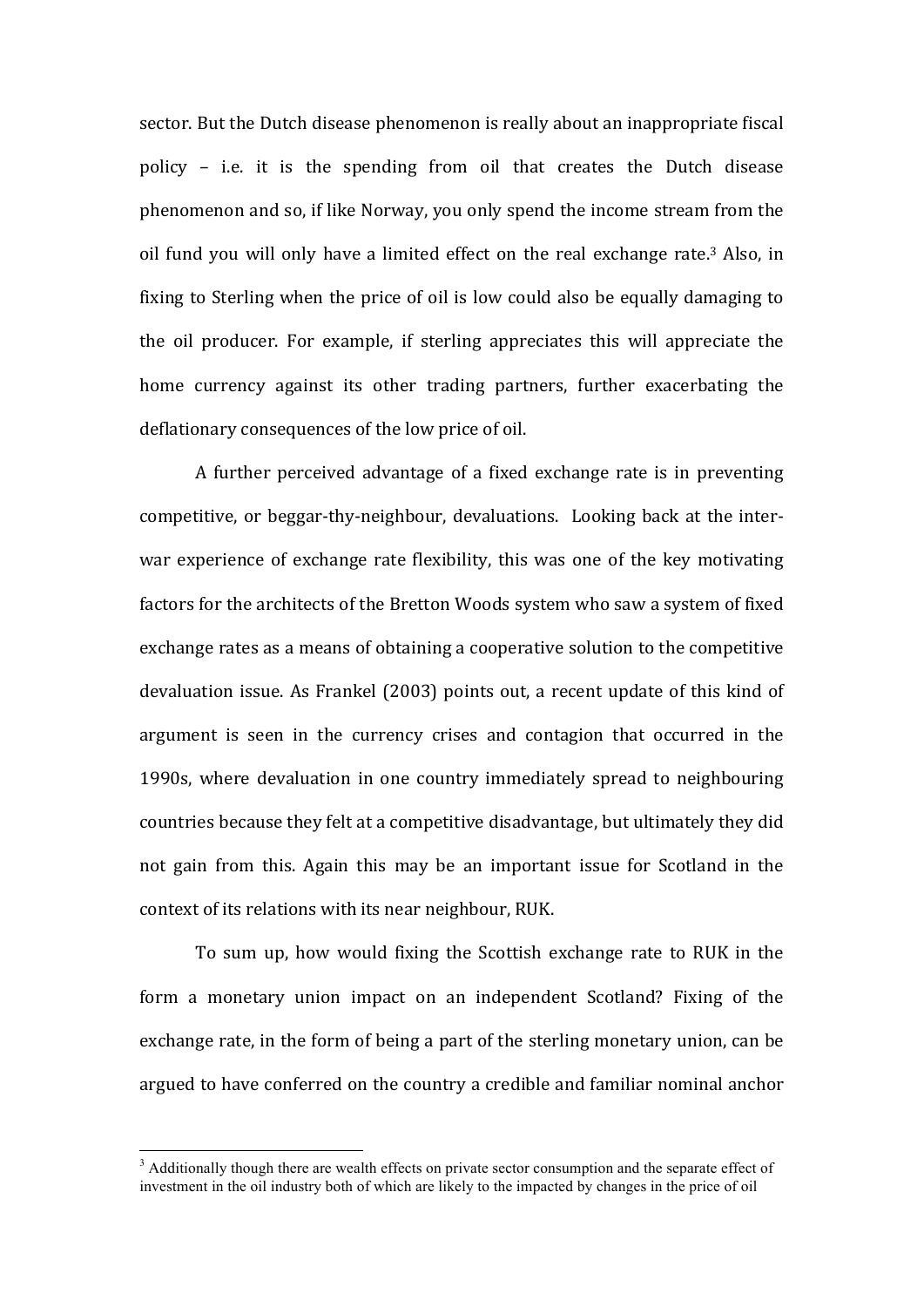and to have reduced the deleterious consequences of exchange rate volatility on trade and investment (although sterling itself is a flexible exchange rate this is by no means eliminated in terms of non RUK trade). However, to set against this the continuation' of' such' a' policy' in' an' independent' Scotland' would' imply' that' Scotland would be facing the well known Trilemma, or incompatibility of a fixed exchange rate, high capital mobility and an independent monetary policy. Since the one sized fits all monetary policy of the Bank of England has inevitably to give most weight to the economic heartland of the UK - the South East of England (just as the ECB has to focus on the economic heartland of Europe) - it is unlikely this would be appropriate for an independent Scotland, even with some voting power on the Bank of England monetary Committee, and this would seem to apply *a fortiori* once the effects of North Sea Oil on the real and nominal exchange rate are recognized. Furthermore, since the kind of peg proposed by the Scottish government cannot be irrevocable (since there would by definition be an absence of a political union with independence) it would not be regarded as a credible peg by the markets, for the reasons noted above.

# **5.2 The advantages of a flexible exchange rate**

The original, traditional, case for flexible exchange rates was made by Milton Friedman in his classic 1953 essay 'The Case for Flexible Exchange Rates' and there are a number of strands to this case. The existence of a flexible exchange rate breaks the well-known trilemma, referred to above, and allows a country'to'have'an'independent'monetary'even'if'capital'is'perfectly'mobile.'This' could have clear advantages for an independent Scotland in any attempt to control' inflationary/' deflationary' pressures' that' were' different' from' RUK' and'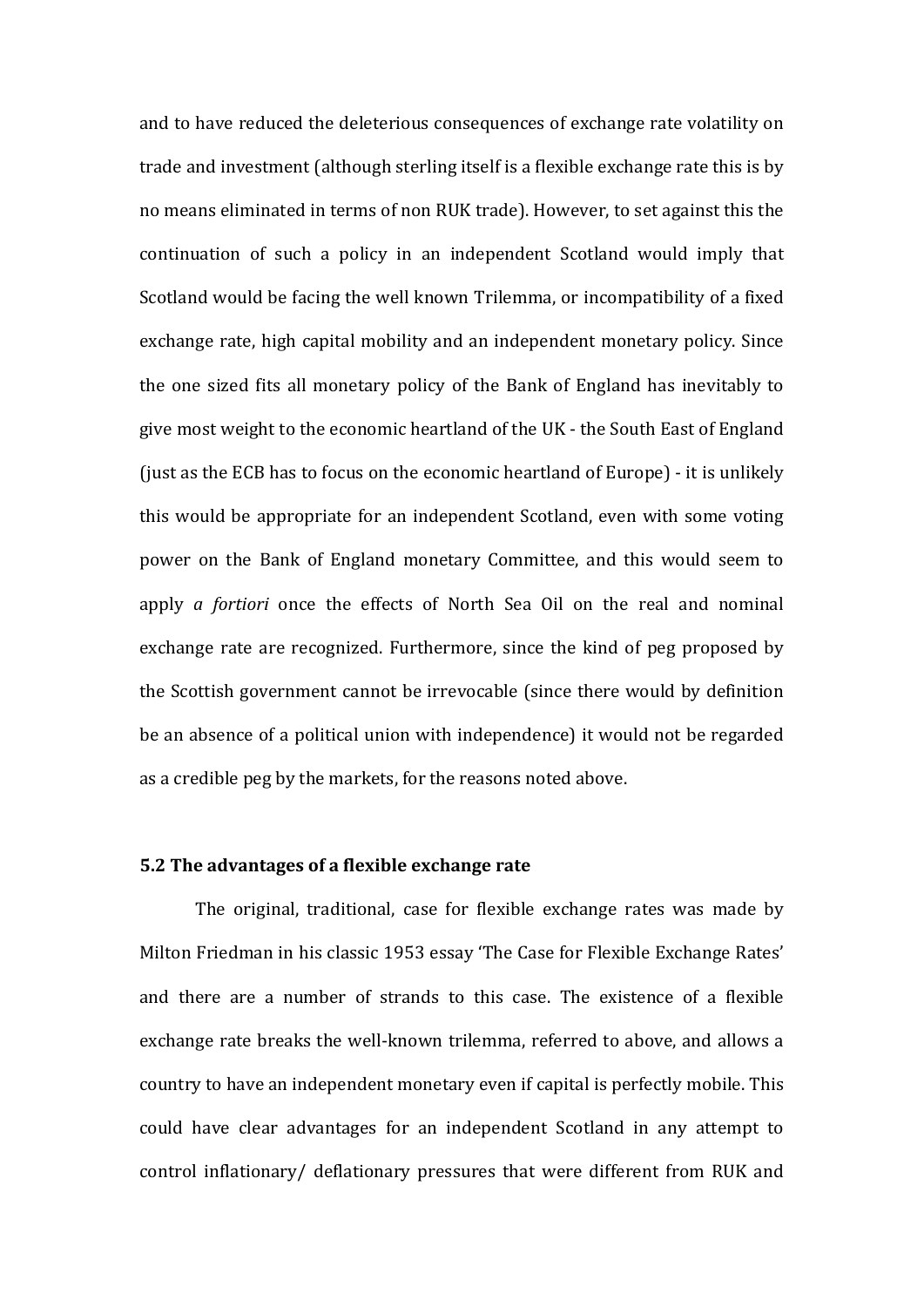other trading partners and from inflationary shocks driven by NSO shocks. It would' also' mean' that' fiscal' policy' in' an' independent' Scotland' would' not' be' subject to the constraints that it would face in a sterling monetary union.

Second, a fixed rate system fails to provide a country with an effective adjustment mechanism for its balance of payments, whereas a flexible rate offers an' automatic adjustment mechanism; i.e. fluctuations in a country's terms of trade, particularly adverse movements, are automatically reflected in a country's currency' movement.' This' argument' is' seen' as' of' special' importance' for' a' net' hydrocarbon exporter since it means that as the price of oil rises, the currency will appreciate and as the price of oil falls the currency can depreciate. In other words, as the terms of trade changes the currency moves in the appropriate direction. This stabilising role of a floating rate system is often taken to be the key element in favour of a flexible exchange rate (see Machlup (1972)), although, of course, such movements may not be entirely satisfactory for a country, such as Scotland, that has a diversified non-oil sector.

The third supposed advantage of a flexible exchange rate is in terms of its insulating properties with respect to real shocks that show up in the form of trade shocks. For example, a fall in demand in the rest of the world for the home country's exports would automatically be countered by an exchange rate depreciation and a fall in the terms of trade which produces an offsetting stimulus to demand.

However, to set against the last two points, others have argued that rather than being a stabilising influence and an absorber of shocks a flexible exchange rate can have the opposite effect and itself be a source of shocks (see, for example, Artis and Ehrmann (2006)). On this point we would subscribe to the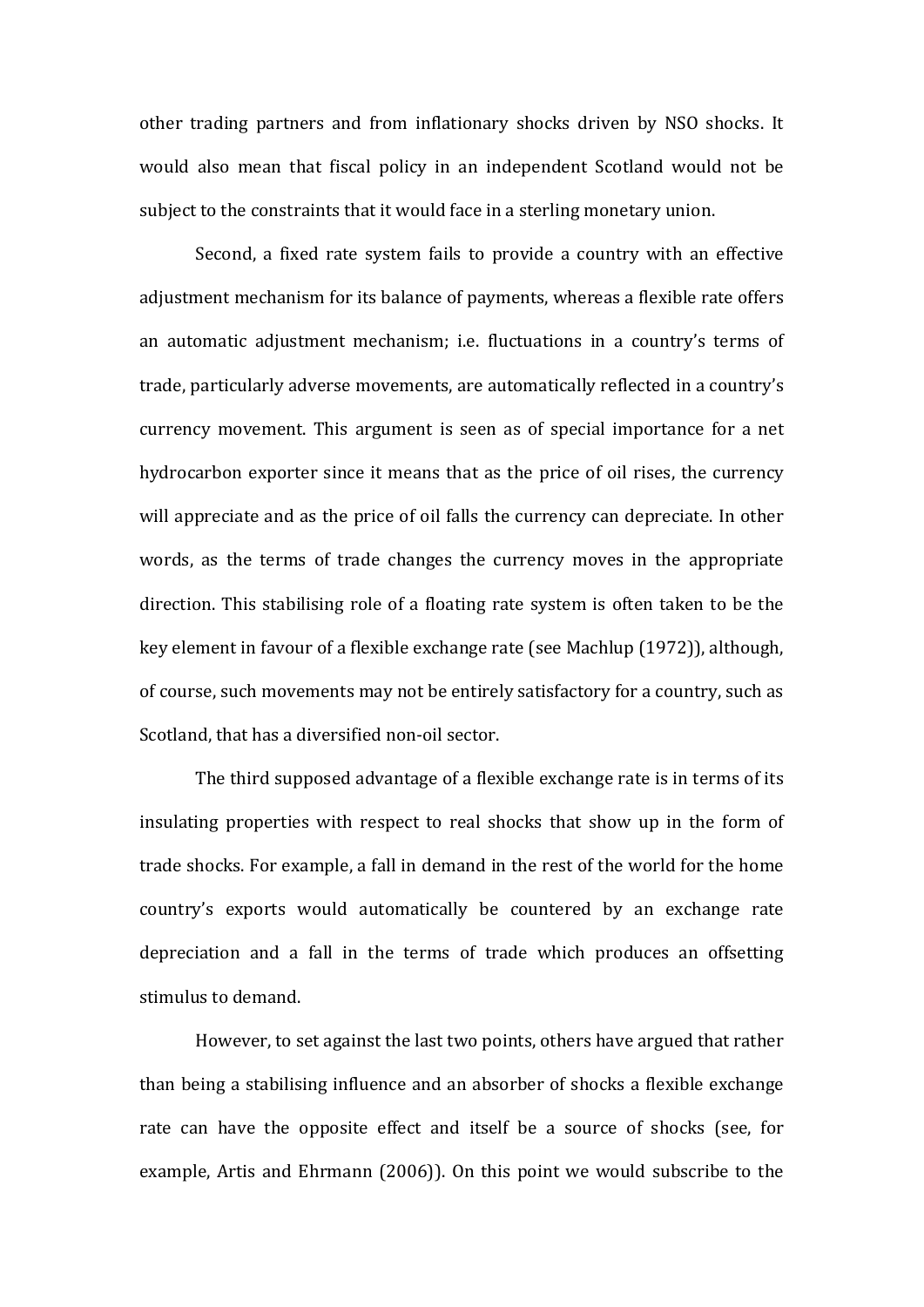Firedmanite view that an unstable flexible exchange rates are caused by unstable underlying macroeconomic policies and the Norwegian experience shows how a resource dependent small open economy can handle exchange rate flexibility.

A fourth advantage of a flexible rate system is that it allows a central bank to maintain two potentially important advantages of an independent central bank, namely it can take advantage of any seigniorage and act as a lenderof-last resort. The latter may be important in a banking crises where the ability of the central bank to create unlimited funds is likely to be important in baling out banks although as has pointed out the scale of Scottish banks may be so large that even an independent Scottish Central bank would be unable to bale them out. The former advantage is likely to be 'small beer' since as Buiter (2000) notes in the context of the UK potentially giving up monetary control to participate in the Euro, the loss of seigniorage would only been .24% of GDP since 1994

A fifth advantage of a floating rate system is in terms of its ability to let a country, and more generally the world economy, function without recourse to trade barriers and tariffs, the idea being that if the exchange rate is free to equilibriate a country's balance of payments the need for protectionist devices such as tariffs and quotas – is likely to be limited.

A sixth argument in favour of flexible exchange rates is in terms of the need to hold foreign exchange reserves. In principle with a floating exchange rate, the change in official reserves is zero. Since reserves earn a zero, or low, return' compared to a longer-term investment there would be some, perhaps small, savings for the national economy (a central bank would still hold reserves in a free float to pay for official commercial transactions).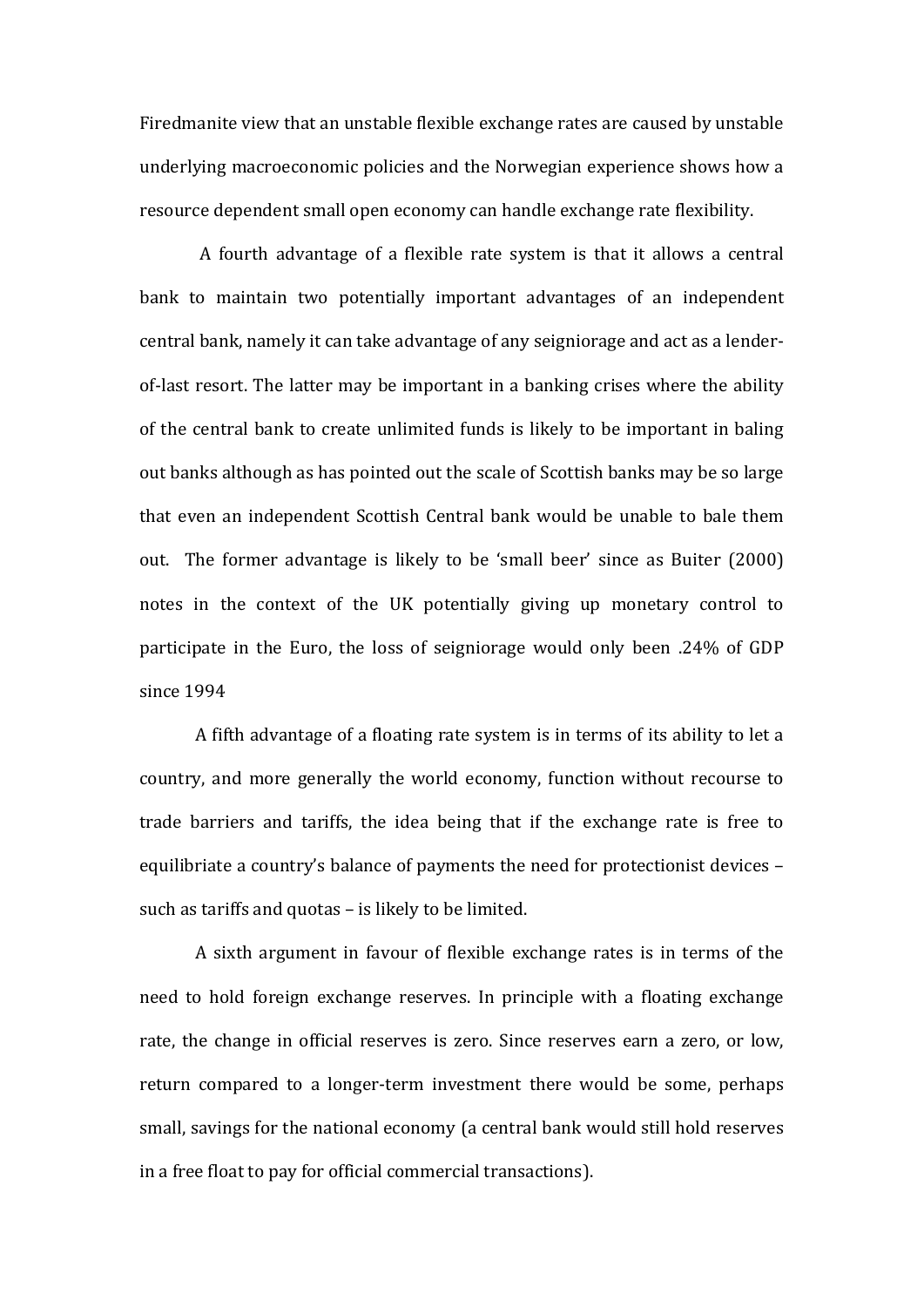To sum up the discussion here, the main advantage for a country which is an important commodity producer, of having a flexible exchange rate is that it would allow the key element of providing a rapid exchange rate appreciation (both real and nominal) when the price of the commodity (oil) rises and an appropriate depreciation when the price of the commodity falls. Although a fixed rate system can provide the real aspects of such appreciation, and as we shall see below, the process is likely to be long drawn out and indeed this can create its own problems and tensions. Some flexibility would also be good for misalignment reasons, and to stave off potential future misalignments, and to help in tackling the inflationary process. A flexible exchange rate address the socalled trilemma and allows a country to pursue an independent monetary policy and an independent fiscal policy, both of which are precluded in a monetary union. Some for of flexible rate for the Scottish pound would therefore be seen as a credible exchange rate arrangement by financial markets

The down side, of course, in moving to a more flexible exchange rate regime is that if there is a stable nominal anchor component pegging to another currency that would most likely be lost. This is something we consider again in more detail below when we consider the various monetary and exchange rate regime options available. Additionally, care would have to be taken in recognising the needs of the non-oil sector in designing the appropriate exchange rate regime and this is something we also return to later in the next section. So what kind of exchange rate flexibility could work for a separate Scots pound? In the next section we consider what these might look like, along with a discussion of the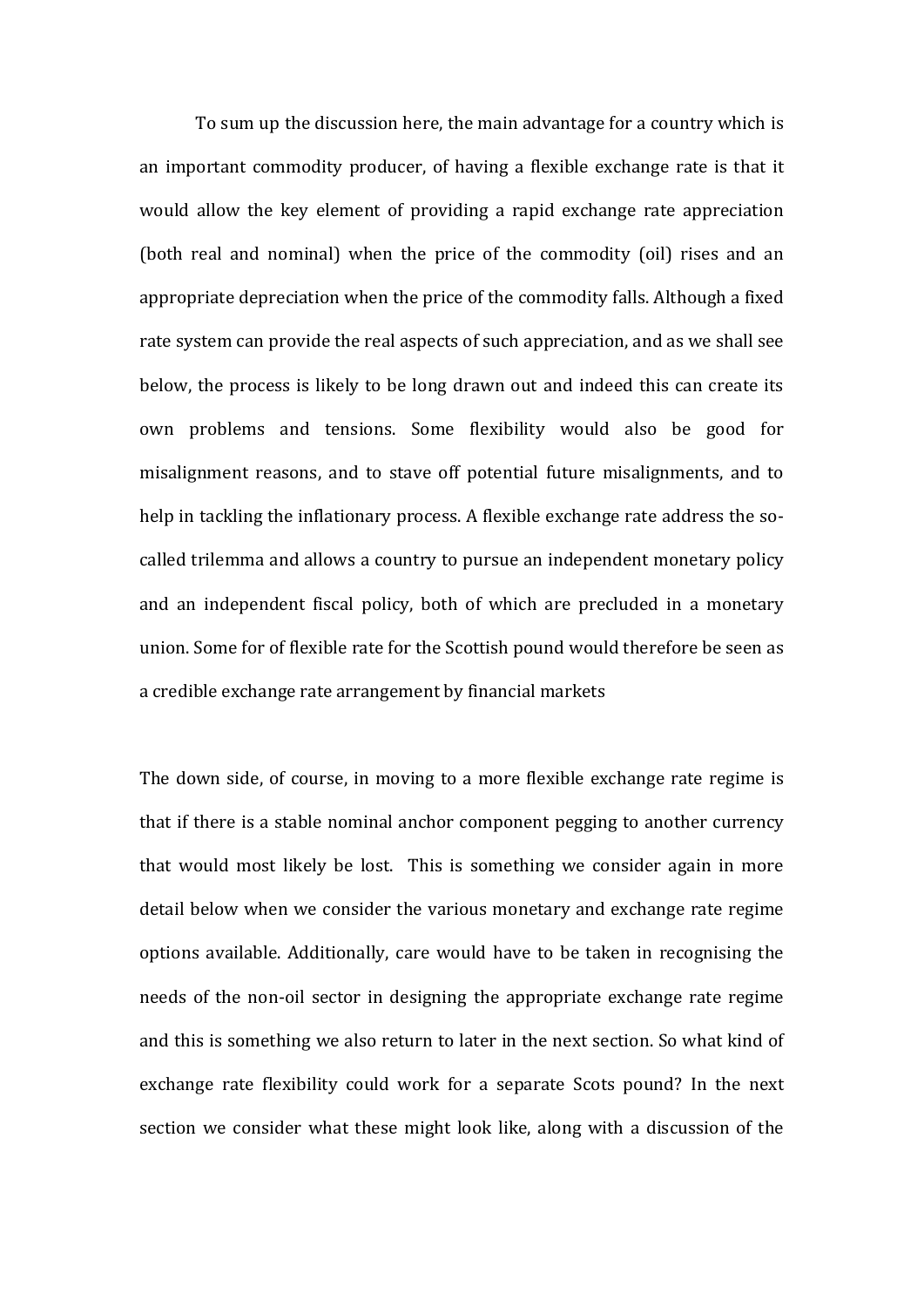kind of fixed rate options that have been discussed elsewhere (see, for example, Kay (2013)).

# **6. Alternative exchange rate regimes options.**

In this section we expand on our previous discussions to consider a number of potential exchange rate regimes that an independent Scotland could consider, ranging form pegging to the pound sterling pegging to a basket of currencies that could have some flexibility.

**A fixed, or pegged, exchange rate** (unilateral option). Instead of continuing in a full-blown monetary union with RUK, Scotland could simply choose to peg its exchange rate to the pound sterling. The main advantages of such a regime are that it offers potential exchange rate stability, credibility and familiarity. Indeed, Denmark, a country of similar size to an independent Scotland, has, despite refusing to participate in the European Stability Fund, successfully pegged its exchange rate (at a rate of 7.5 Danish krone) to the euro since its inception. A somewhat different non-European currency peg is that of the Hong Kong dollar which has successfully pegged its currency to the USD since 1983. Of course the implications of such pegging, as we have noted above, is that a country foregoes having an independent monetary policy. That is clear for example in the Danish case where refusal to be a full member of the eurozone means that it is unable to influence decision taking on the European Central Bank. However, to set against this given the Danish economy represents a very small' proportion' of the overall' European' economy it is unlikely that it would have much influence over the setting of monetary policy in the Euro area even if it were a member.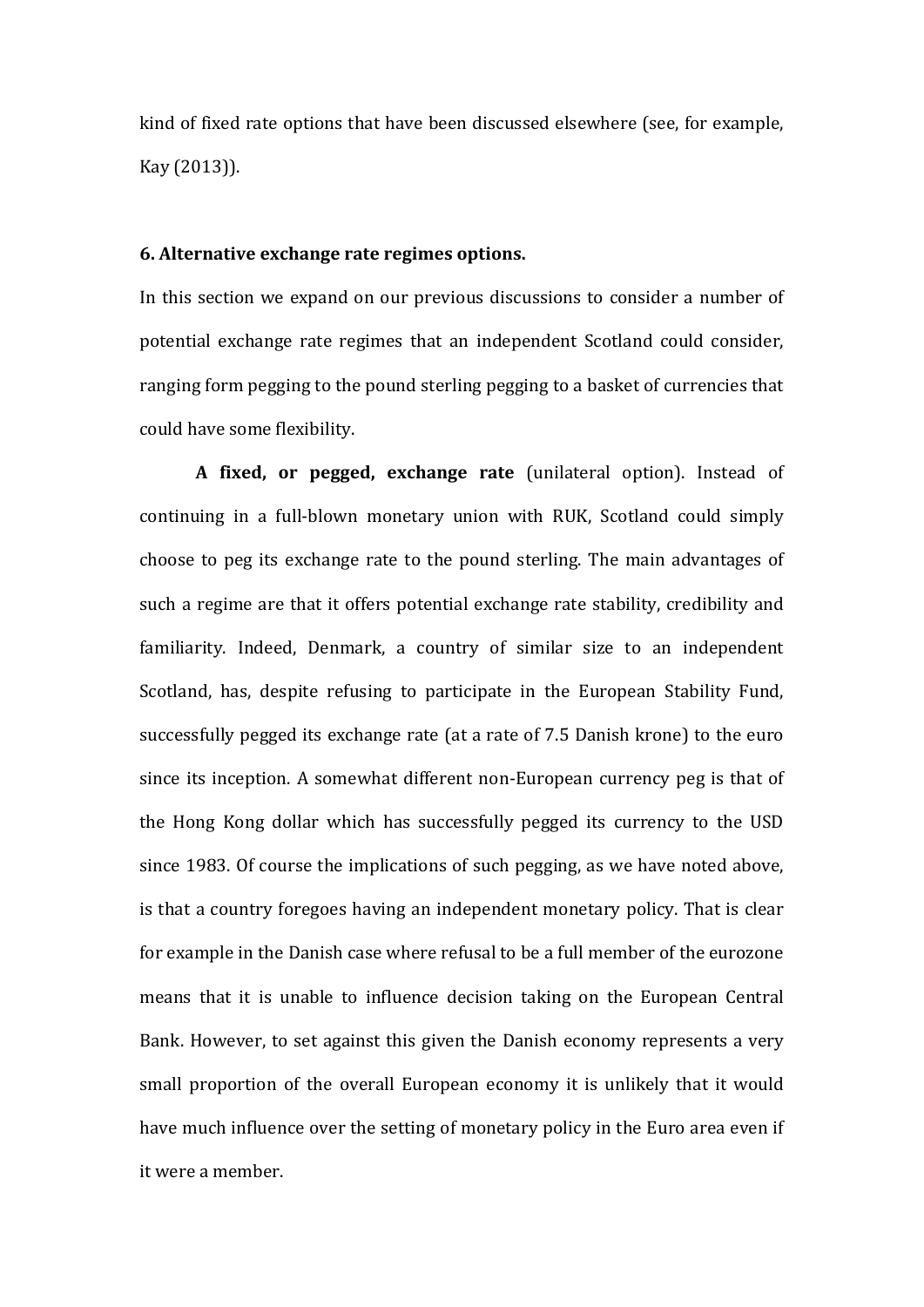Another interesting set of examples of currency unilaterally pegging their currencies to another currency is that of the majority of the Gulf state countries who have chosen to peg their currencies to the USD for a prolonged period of time and have thereby been able to buy make their own currencies credible by association with the dollar. However there have been a number of periods of extreme tension when some of the countries were considering abandoning the peg (Kuwait in fact abandoned its USD peg in 2007) because of its inappropriateness for domestic monetary policy on a number of occasions. Indeed one of the reasons the pegs described for Hong Kong and for Denmark has been successful is that the countries in question and the countries they are pegging their currencies to are all net importers of oil and therefore resource shocks are likely to have a similar impact across the two countries.

As we noted in our discussions of the optimum currency area criteria, oil exporters and oil importers generally need different macroeconomic policies: a permanent shock to the price of oil requires a different adjustment in the oil exporting and oil importing country. For example, a permanent increase in the price of oil requires reduced levels of consumption and investment in the oil importing country and a real depreciation of its currency, whereas the opposite should be happening in the oil exporting country: higher levels of consumption and investment and a real exchange rate appreciation. The ball-park figure for an oil exporter is that a 100 per cent increase in the price of oil should generate a currency appreciation of 50 per cent.

With a fixed exchange rate, clearly all of the inflation adjustment comes from changes in the price level. This process is slower than it should be and it can often still be working its way through the economic system after the oil price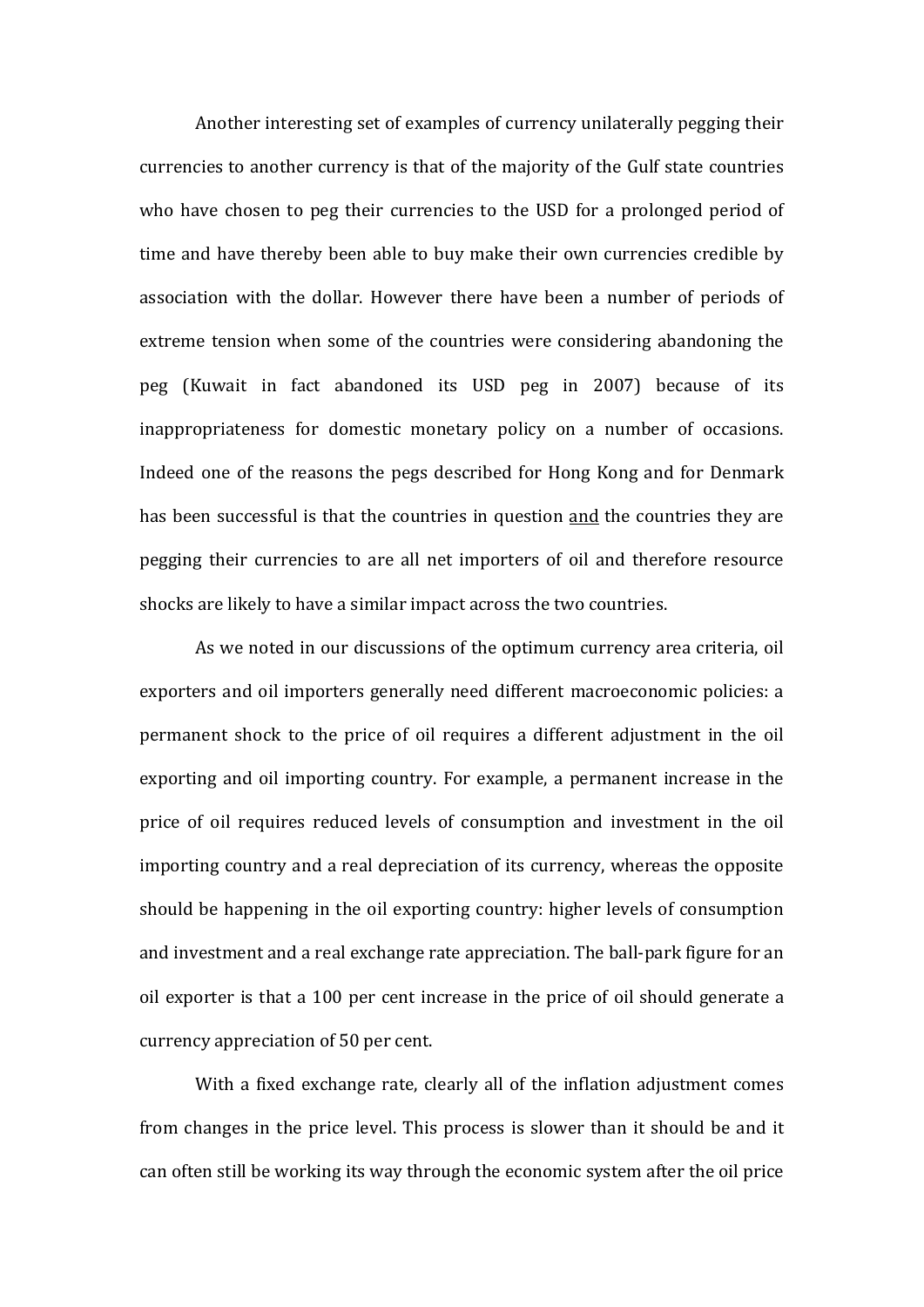has stabilised. Furthermore, this process can create inflationary expectations which gives the inflationary process its own momentum and will probably push up the real exchange rate even after oil prices have turned down, implying a misalignment in the form of a real overvaluation. The inflationary process can lead to dramatic swings in the real interest rate - in the inflationary boom real rates become zero or negative, further boosting the inflationary process. Equally, a fall in the price of oil needs a fall in domestic prices and this can produce a similar' set of problems to the inflationary environment with the process being long drawn out, perhaps more so than the inflationary case, given the common consensus that there is an important asymmetry between rises and falls in prices.

A further twist is introduced into the operation of a pegged regime since sterling and the US dollar are themselves flexible currencies. If the pegging currency has significant trade relations with countries other than the sterling or US areas then the capricious changes in the pegged currency could well have a deleterious effect on Scotland's trade since it will import the implied volatility from third country trading partners.

For the Gulf countries, for example, they have faced long swings of depreciation and appreciation of the USD – mid 1980s, late 1990s and mid noughties – completely unconnected with the pegging country's currency. These kinds of movements can have a dramatic an unpleasant side effect on the non-oil sector of a diversified economy.

**An alternative anchor / numeraire.** Instead of sticking with the pound sterling fix, Scotland could peg to an alternative numeraire currency, such as the euro. There are however a number of pitfalls in such a strategy. First, since the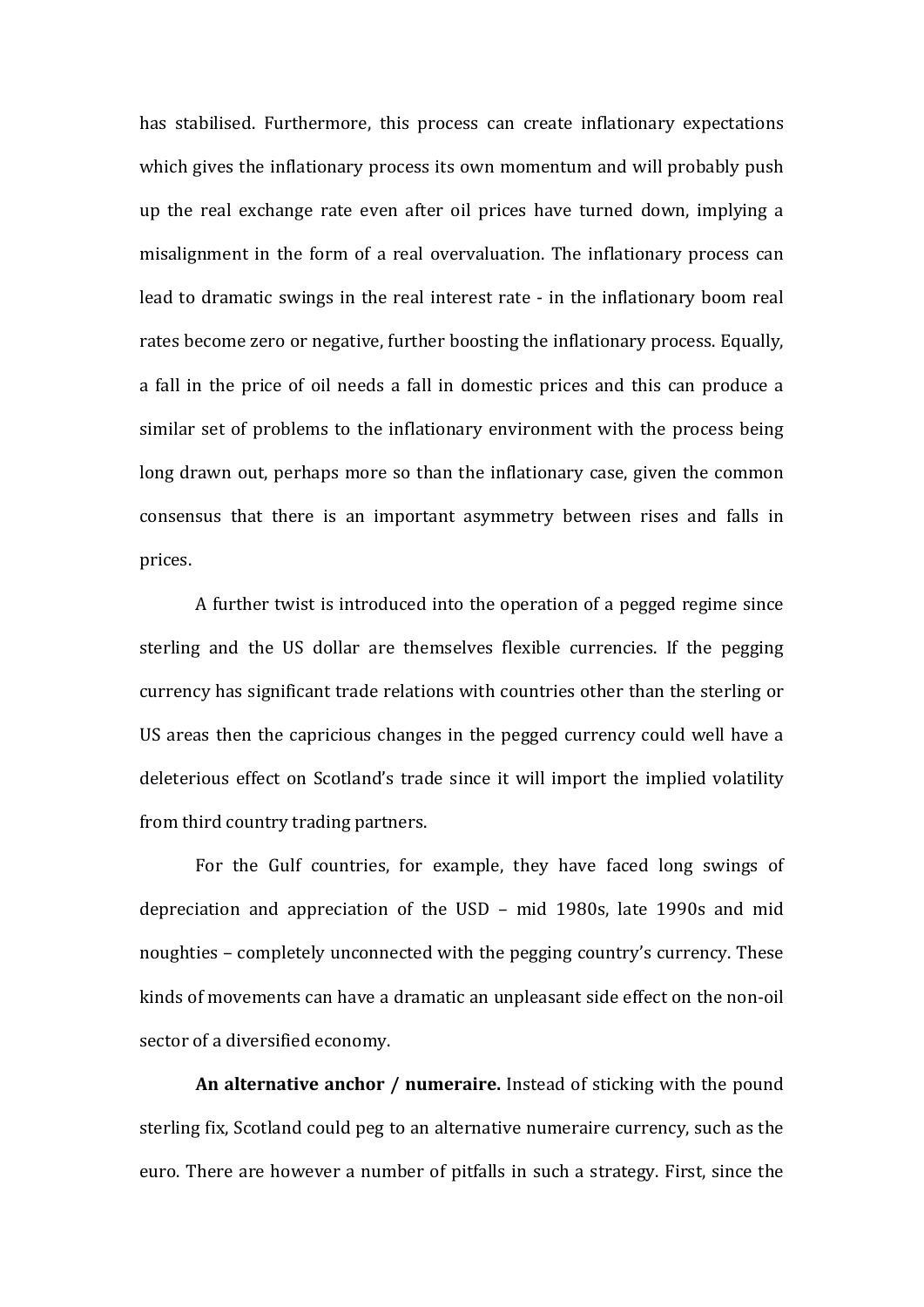euro zone is a net oil-importing region, in pegging to the euro, Scotland would suffer from similar problems to pegging to the US dollar, noted above. Second, an independent Scotland would unlikely satisfy the so-called Maatsricht criteria for membership since its budget deficit and debt ratio would be above those necessary for membership of the eurozone. Third, given the majority of Scotland's trade is with the rest of the UK it would not make sense for Scotland to lock its currency to the euro. Fourth, the euro zone is a much bigger one-size fits all monetary policy area than the sterling zone and it is now clear that the Irish decision to move from a relationship with sterling was not a sensible decision, nor would it be for an independent Scotland. Finally, the euro area is a net importer of oil and therefore the same kind of arguments noted above with respect to a sterling union would apply here.

A **basket peg** may be a useful alternative to pegging against a single currency.' For' Scotland' one' key' advantage' of' this' would' be' in' constructing' a' basket which better reflected its trade overall trading patterns, in addition to those with RUK; i.e. with the euro area and Asia. In principle, by pegging to a basket of currencies a country should be able to gain the nominal anchor advantages of a straight fixed peg, discussed above. In practice, though, basket pegs'seem' to'be'less'credible' than'a'peg' to'a'single'currency'and' this'could'be' due to the fact the basket itself is not traded and it is difficult for market participants to infer the true credibility of the currency. Nonetheless, there are some successful example of such pegs including the Kuwaiti dinar and Thai bat

Rather than fixing to a basket, a **crawling peg of the basket** is a possibility where the peg is allowed to change, usually to accommodate inflation  $-$  an indexed crawl – or is a preannounced crawl to maintain competitiveness.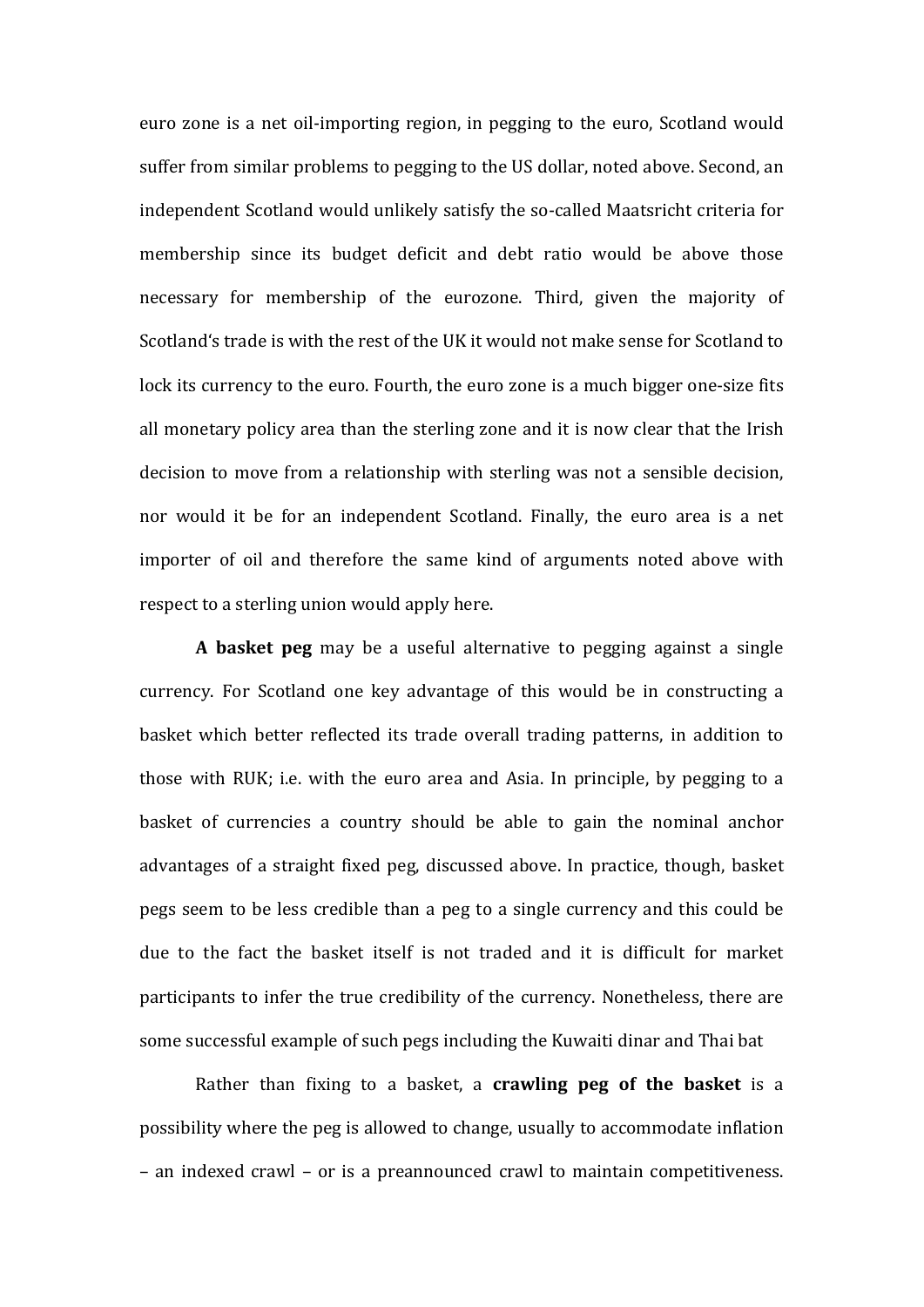For an independent Scotland, the crawl could be linked to the price of oil to ensure the requisite adjustment takes place as the price of oil changes. An appropriate designed crawl could therefore allow Scotland to have a more appropriate monetary policy and, crucially, it would play the key role of providing' appropriate' real' exchange' rate' changes' in' response' to' permanent' changes in the price of oil. Since the peg would not be changing on a daily basis it would still provide the stability and credibility of a sterling peg, but of course without the very evident disadvantages such a peg. Our proposal could be viewed as a more sophisticated variant of a **managed float**, which has in fact been the preferred option of many oil producers. For example, Canada and Norway have deliberately not joined monetary unions with their close trading partners because of their large oil exports. Brazil and South Africa also have substantially more flexibility of their currencies than is the norm in oil exporters and these regimes appear to have been successful (although admittedly they do intervene quite frequently in their foreign exchange markets)

**Peg the export price.** This can be seen as a variant of inflation targeting, only now the price pegged in terms of domestic currency (or set the value of) domestic currency in terms of that commodity) is the export price (Frankel (2003). PEP is seen of most interest to countries that are heavily specialised in the production of a particular mineral or agricultural export commodity. The rule under this proposal is that oil-producing countries would peg their currency to oil, gold producers to gold and coffee producers to coffee etc. This could be implemented operationally in one of two ways. First, the government could hold reserves of oil and intervene whenever it is necessary to keep the price fixed in terms of the local currency. Or, alternatively, the central bank could on a day-to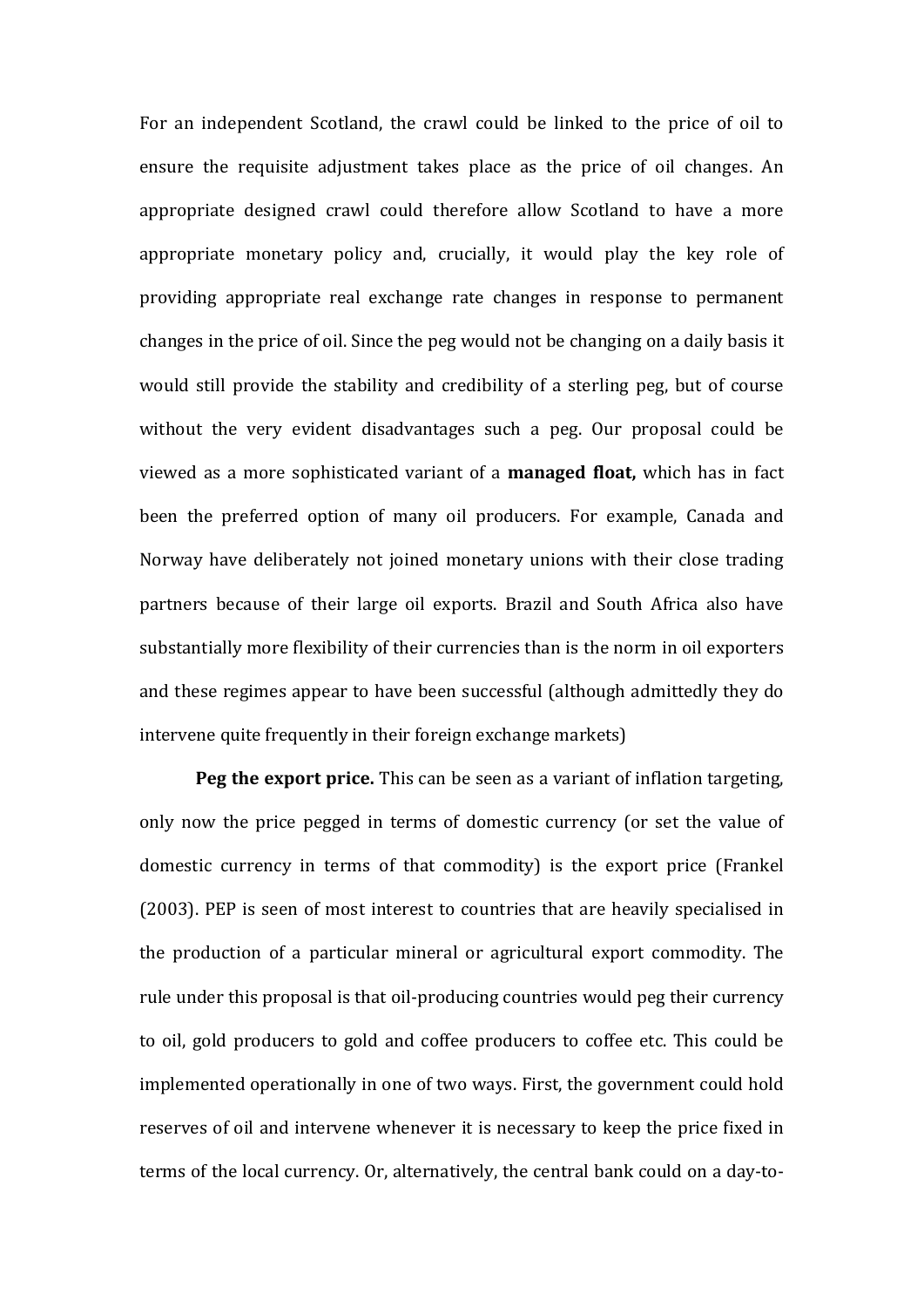day basis announce an exchange rate in terms of the dollar and during the day ensure that rate moves precisely in proportion to the days price of oil.

However, this raises the key disadvantage of this approach, namely that by pegging directly to the price of oil would result in volatility of the exchange rate as it swings in line with the volatile underlying asset (like a derivative). If the non-oil sector is important as would be the case in an independent Scotland the PEP policy could potentially destabilise the local currency price of other goods and services, which could be seen as a form of Dutch disease. So for such countries'may' need'a'modified' version' PEP.' Potential'alternatives'would' be' to' define a band around the central parity, much as in a crawling peg, or to move to a basket which includes the price of oil.

**Pegging to a Basket and the price of oil.** An alternative to pegging to a either a basket of currencies or simply to the price of oil is to define as the parity the basket that includes the export commodity as well as a weighted average of currencies of major trading partners.

A key advantage of this variant of PEP, which we label PBO, is that it delivers one of the main advantages of a fixed exchange rate, namely the nominal anchor function through pegging to the basket of currencies, plus one of the main advantages of a floating rate regime, automatic adjustment in the face of fluctuations in the prices of the countries' exports on world markets: under a PBO system when the dollar price of oil rises (falls) the currency appreciates (depreciates). Such accommodation of terms of trade shocks is exactly what is required and this is why this variant of the PEP is regarded as so attractive relative to conventional (CPI) targeting which would not react to movements in the terms of trade (more on). For instance, the terms of trade criterion suggests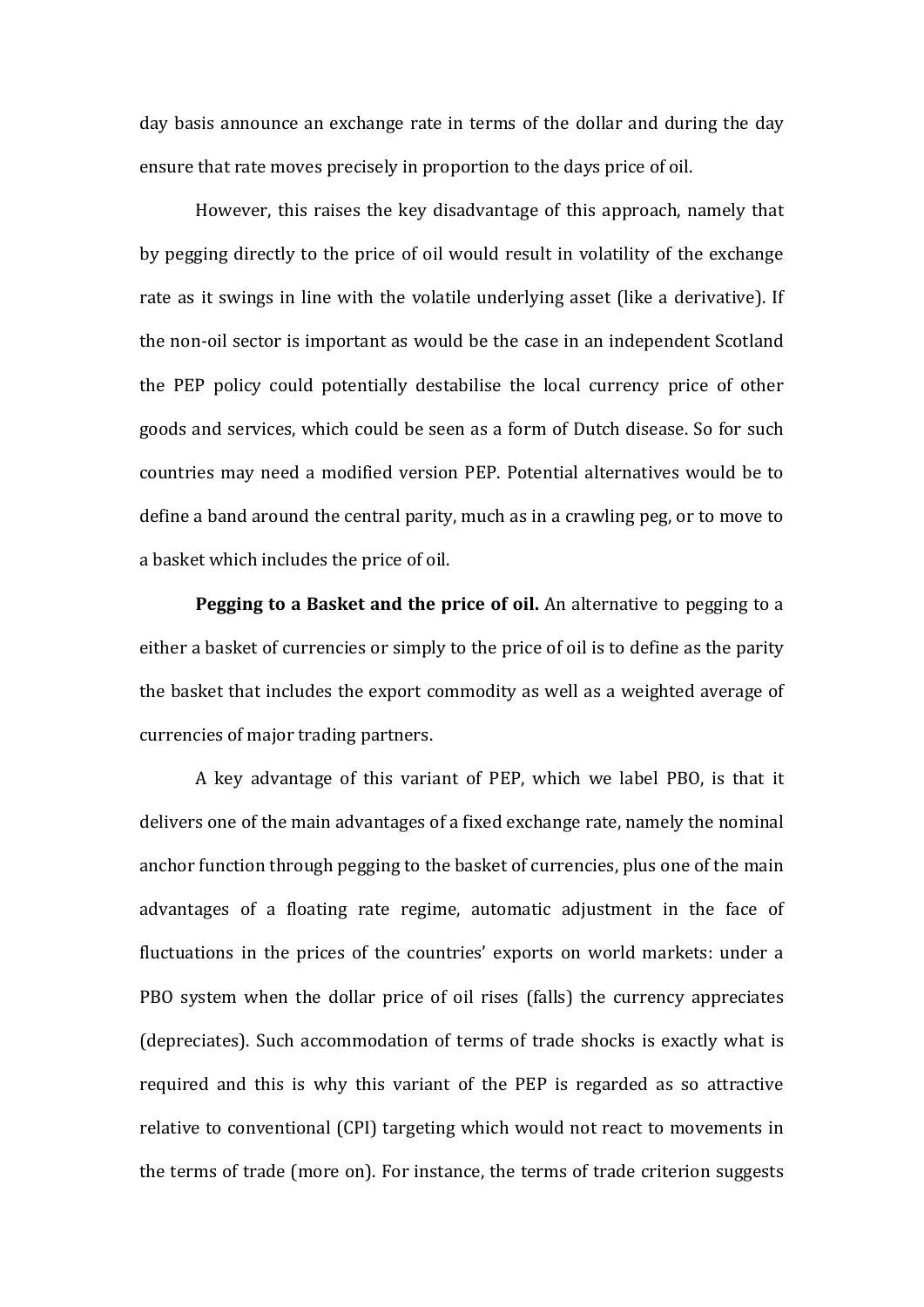that a rise in the import price should be addressed by a local currency depreciation and although neither the PBO or CPI targeting regimes would deliver on that, the CPI inflation targeting regime would actually produce a tightening of monetary policy (because of the inflationary implications) and therefore an exchange rate appreciation. This kind of policy would be expected to exacerbate swings in the trade balance and output.

**Fixing the currency to the price of a unit of gold** has historically been popular' and' has' been' popularised' recently' by' Robert' Mundell' and' Richard' Cooper amongst others. Many have argued that the so-called Classical gold standard'worked'well'and'conferred'on'countries'the'credibility'which'seems'to' be so lacking on a fiat based system (see Bordo and MacDonald (2009)). The Gold standard system, which is often taken to be an example of fixed rates par excellence, worked both because it offered a country an escape clause in times of crises (a currency could suspend its participation in the gold standard for a limited period of time to deal with a crises as long as it was committed to returning at the previous parity). Additionally as Bordo and MacDonald (2005) have demonstrated the existence of the so-called gold points imparted enough flexibility into the operation of the gold standard to allow participating countries some flexibility in the operation of their monetary policy.

However, the key problem with the gold standard type of arrangement is that it was and is crucially dependent on the world gold market and specifically the production of gold. For example, in the period 1873 to 1896, countries had linked their money supplies and exchange rates to the price of gold had falling prices due to the absence of major discoveries of gold during this period. In contrast, the major gold rushes of the nineteenth century (California, 1849, and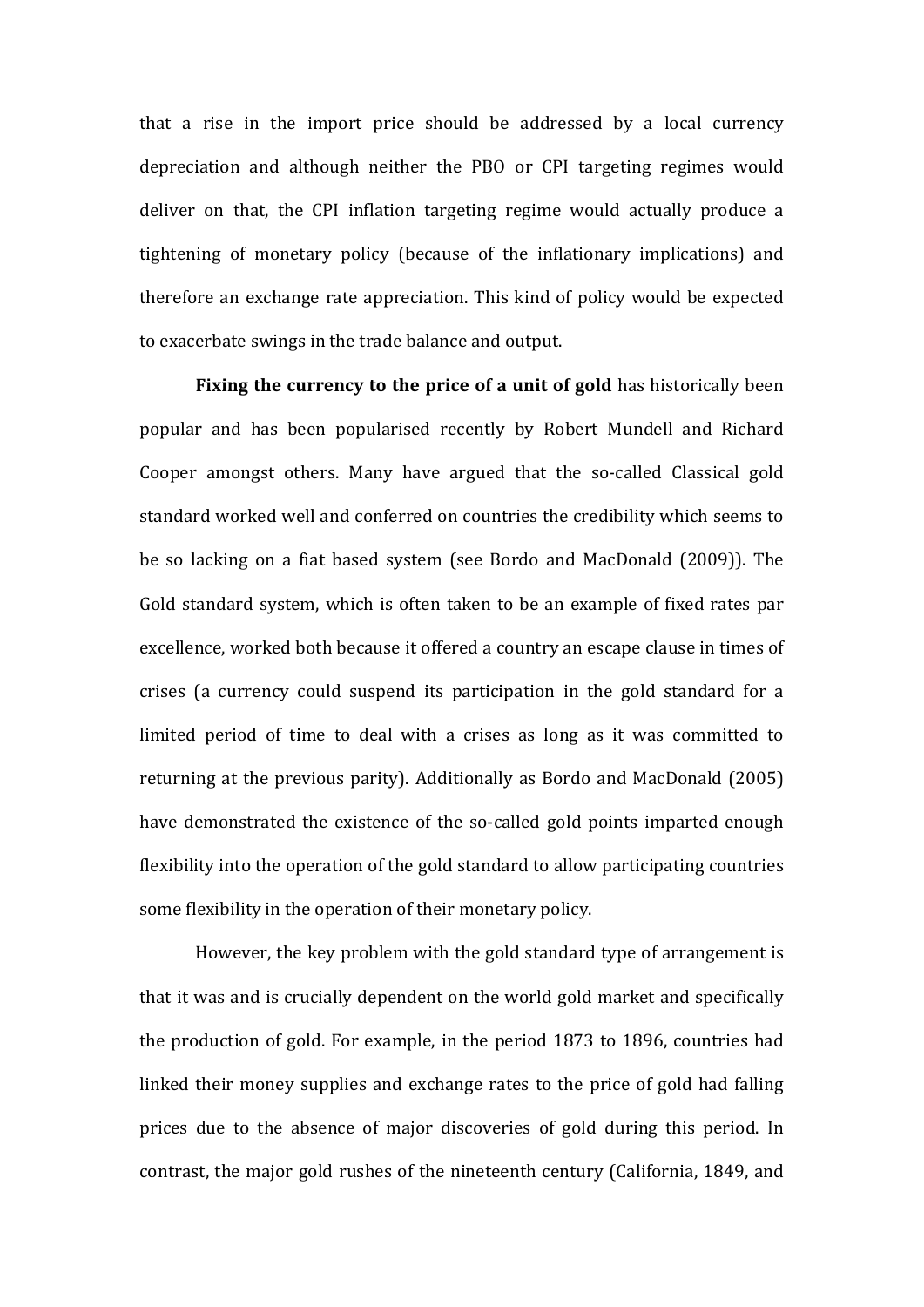Alaska and South Africa in the late 1890s) led to increases in liquidity with resulting inflationary pressures. However, although we do not believe participating in a Gold standard arrangement is appropriate for countries today we do believe there are important lessons to be learned from the gold standard episodes, namely that even in a regime of fixed exchange rates there has to be some form of credible exchange rate flexibility in order to allow them to function efficiently.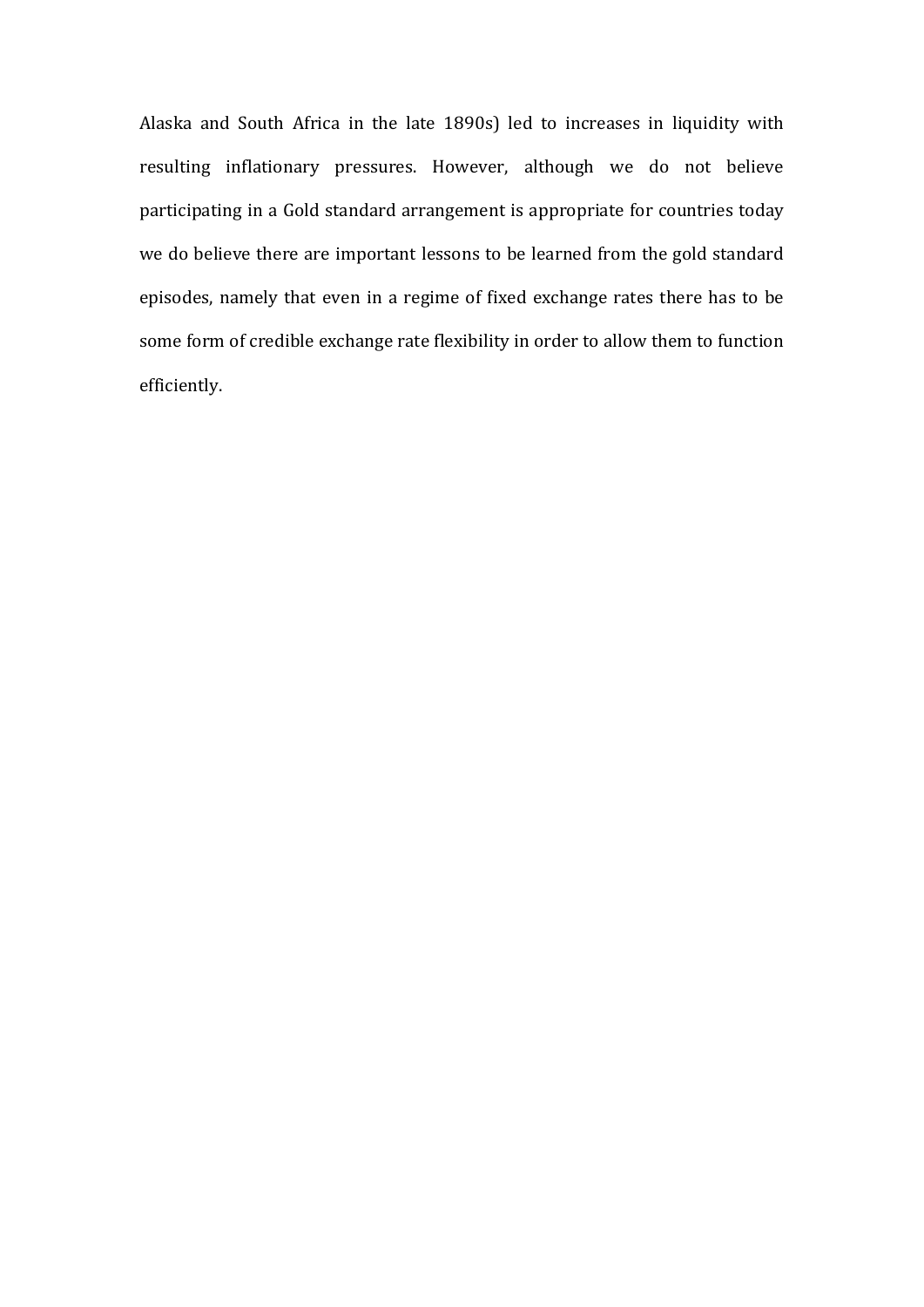# **7. Concluding Comments**

In this paper we have taken on the role of a virtual consultant to a potentially independent Scotland. What should the exchange rate regime of an independent Scotland look like? We note that the current proposal of the Scottish government is close to the so-called corner solution of a monetary union with the rest of the UK. However, we note that this proposal, by definition, would fall short of a full monetary union with political union and therefore in our view is doomed to failure. There are a number of reasons for this. First, and as the recent euro crisis has amply demonstrated, there is nothing irrevocable about an exchange rate that is part of a monetary union but where a political union is absent: there will always be the probability that a currency will leave the union in times of crises. Second, the probability of leaving a monetary union will be greatly increased if the kind of shocks hitting the two countries are different, or with common shocks having a differential impact on the two economies.

We have argued that the latter is highly likely to be the case for an independent Scotland since it would become a net exporter of hydrocarbons and the important influence of this on both the real and nominal exchange rate must be taken into account in the design of an exchange rate policy. By failing so to do the current proposal of the Scottish Government simply cannot be a long run solution to the needs of an independent Scotland. And since it cannot be a longterm solution neither can it be a short-term solution since, as we have seen in this paper, expectations exert such a powerful influence over exchange rates and other asset prices/ yields that the long term becomes the short term very rapidly. Indeed, the issue of the credibility of the proposed regime has clearly not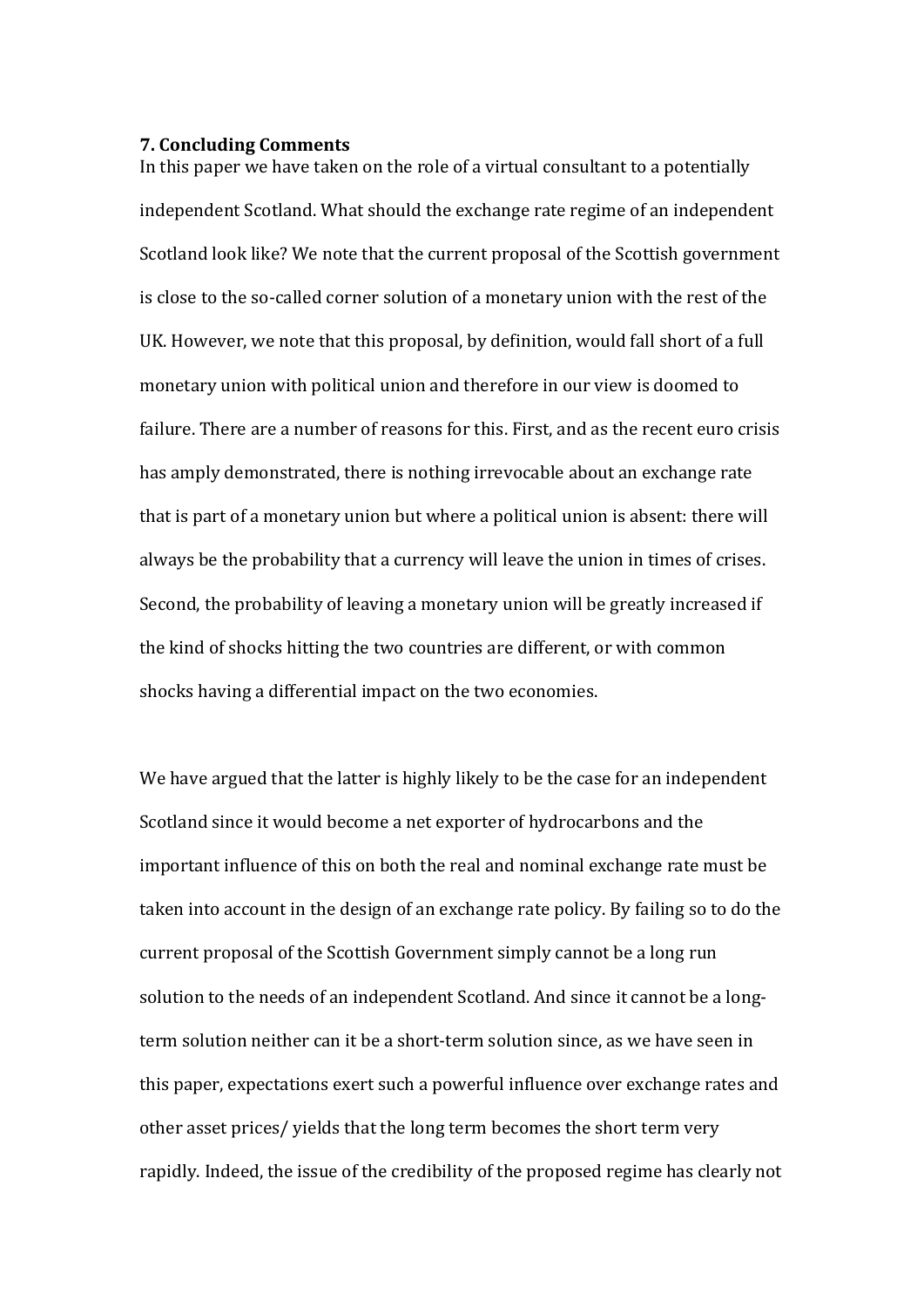been helped by the Scottish Government's statement issued on the 23 April 2013: 'The Scottish Government is clear that post-independence it will always be up to the people of Scotland, and their elected government, to decide what our currency should be' (Currency Choices for an Independent Scotland, April 2003). In other words, this is a clear statement to financial markets that although the people of Scotland may vote for independence with a sterling currency union, post independence the Scottish government may pick a different regime.

We have argued in this paper that recognising the important implications of North Sea Oil on Scotland's real and nominal exchange rates leads us inevitably to the conclusion that an independent Scotland should have a separate currency and this should be flexibly related to other currencies and we have considered a number of options in that case. In sum, we have argued that Scotland should have some form of a managed float, as has been the case in Norway, perhaps by allowing the Scots pound to crawl against a basket of currencies. Only exchange rate choices which recognise the diversified trading nature of the Scottish economy and the importance of the hydrocarbon sector are going to be seen to be credible by financial markets and offer Scottish policy makers the adjustment mechanism they will clearly need in an independent country. History clearly demonstrates that fixed exchange rates that are not tied down by a political union'and'do'not'offer'a'country'an'appropriate'adjustment'mechanism'will'not' survive.'